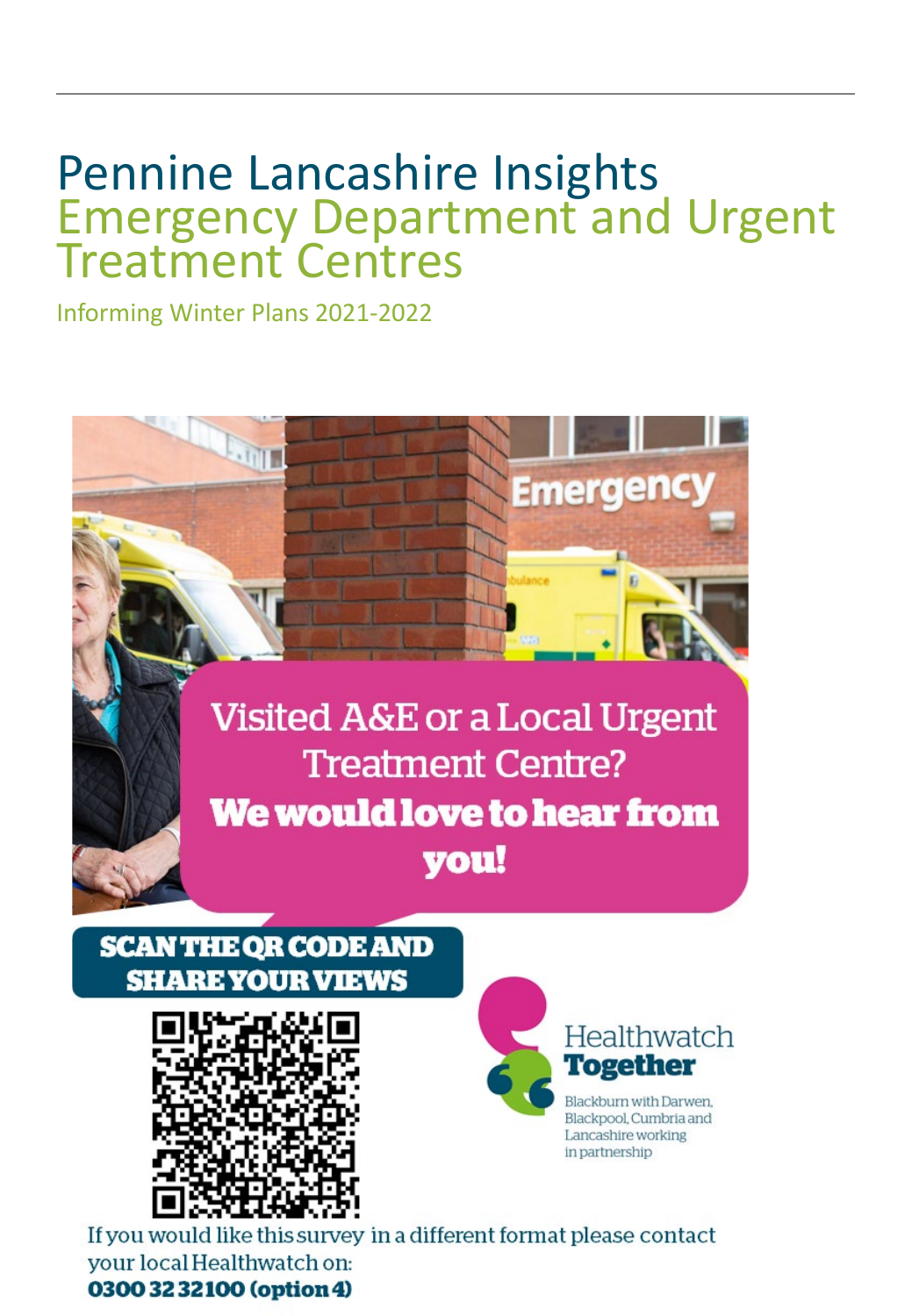### About Healthwatch Blackburn with Darwen

Healthwatch Blackburn with Darwen (HWBwD) was established in April 2013 as part of the implementation of the Health and Care Act 2012.

A key role of HWBwD is to champion the views of people who use health and care services in Blackburn with Darwen, seeking to ensure that their experiences inform the improvement of services. HWBwD are constantly listening, recording and reporting on the views of local people on a wide range of health and care issues, ensuring that people in the borough can express their views and have a voice in improving their local health and care services. With our work we aim to influence change by sharing public insights with supporting recommendations.

When working across Lancashire and South Cumbria, Healthwatch Blackburn with Darwen work in partnership with Healthwatch Blackpool, Healthwatch Cumbria and Healthwatch Lancashire under Healthwatch Together. Each Healthwatch organisation works in their own geographical area and is their own unique entity, providing a local approach to community engagement.

## Introduction and Context

Healthwatch Together have been asked to engage with patients presenting at Emergency Departments (ED), Urgent Treatment Centres (UTC) to explore reasons for attendance, understand experience and highlight themes to support NHS communications.

Healthwatch Blackburn with Darwen were responsible for engaging with patients in Pennine Lancashire, and subsequently sharing their experiences with Lancashire and South Cumbria Health and Care Partnership. The goal was to gather qualitative and quantitative feedback to influence NHS winter plans, highlighting what is working well and areas for improvement.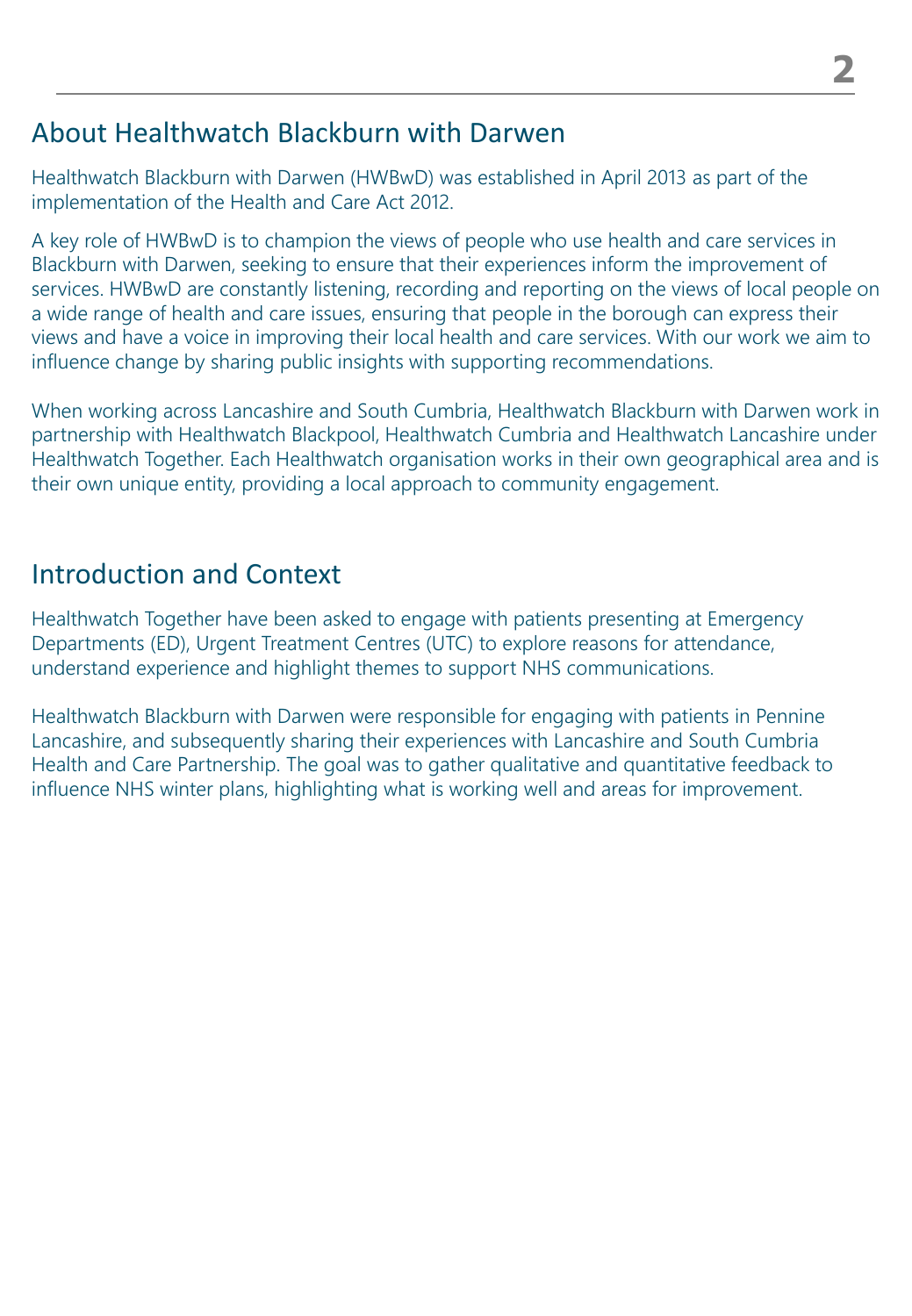## **Pennine Lancashire Engagement Executive Summary – face to face engagement**

## Methodology

Healthwatch Together produced a questionnaire, with input from commissioners, in order to collect data and insights. This survey was distributed by Healthwatch Blackburn with Darwen via our social media channels and completed by patients during face to face engagement.

Healthwatch Blackburn with Darwen carried out engagement sessions speaking to patients about their experiences of accessing urgent care through visits on the following dates.

Blackburn Emergency Department  $-3$  visits – weekday visit on 24<sup>th</sup> November in both the afternoon and evening and weekend visit on 27<sup>th</sup> November

Burnley Urgent Treatment Centre – 3 visits – weekday visit on  $1<sup>st</sup>$  December in both the afternoon and evening and weekend visit on 4<sup>th</sup> December Accrington Minor Injuries Unit  $-1$  visit on afternoon of  $6<sup>th</sup>$  December Rossendale Minor Injuries Unit  $-1$  visit on afternoon of 25<sup>th</sup> November

Please see table below for numbers of patients engaged with at each department.

| <b>Departments</b>                                    | <b>Total Number of</b><br>respondents |
|-------------------------------------------------------|---------------------------------------|
| <b>Blackburn Royal</b><br><b>Emergency Department</b> | 46                                    |
| <b>Burnley Urgent</b><br><b>Treatment Centre</b>      | 49                                    |
| <b>Accrington Minor Injuries</b><br>Unit              | 8                                     |
| <b>Rossendale Minor</b><br><b>Injuries Unit</b>       | 6                                     |
| <b>Total</b>                                          | 109 respondents                       |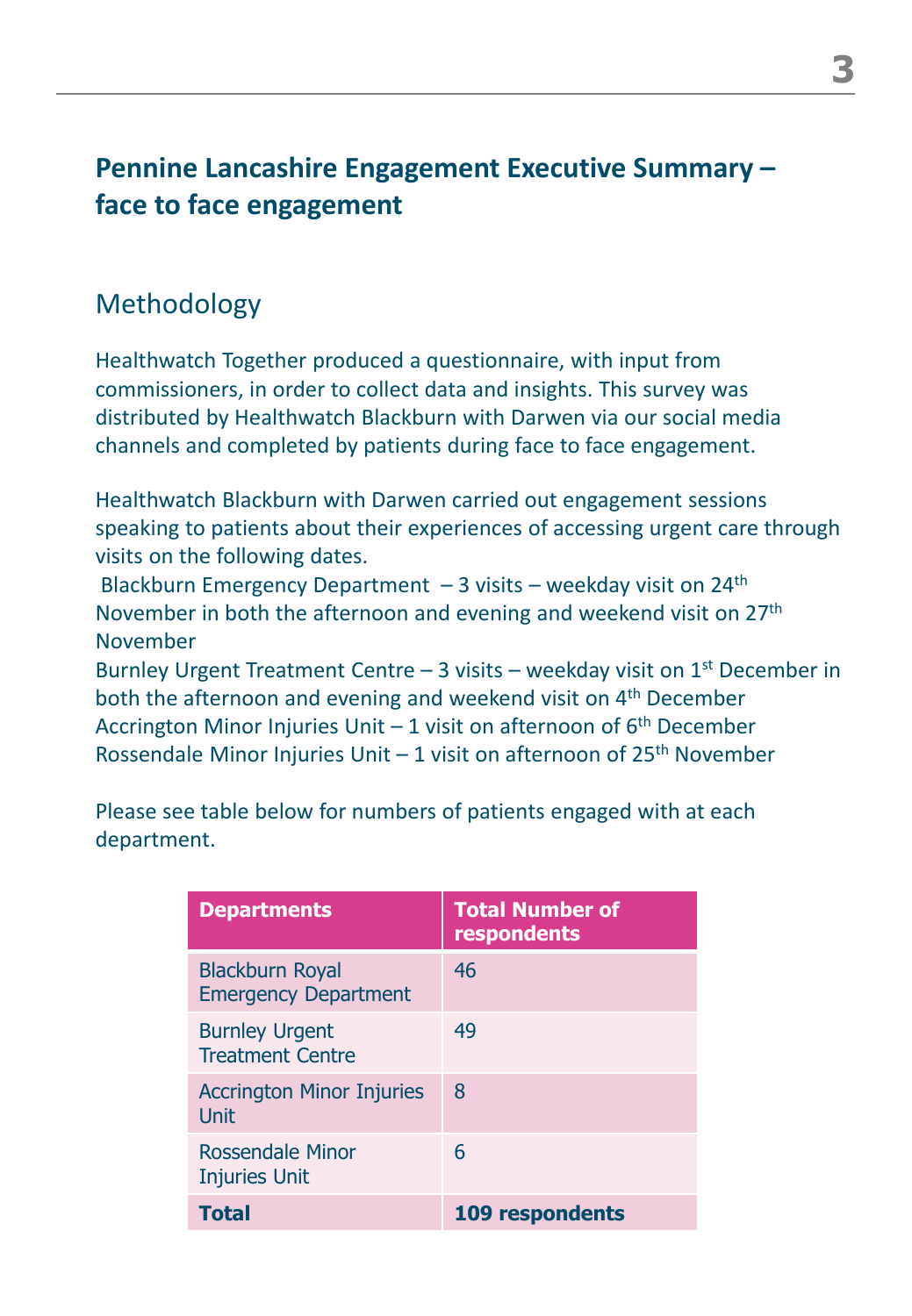## **Recommendations**

- Roll out of the booked appointment system across each of the settings. Most people we spoke to confirmed that they would much prefer to take up this option, depending on the severity of their illness/injury. This would also alleviate some of the pressures on staff in Emergency Department.
- Increased promotion of the role of the Minor Injuries Units and consider signposting to these from Royal Blackburn Emergency Department and Burnley UTC at peak times (potentially using the booked appointment system).
- Consider extending x-ray access at Rossendale Minor Injuries Unit over weekends.
- Liaise with Rossendale Council to improve signposting of the Rossendale Minor Injuries Unit in Rawtenstall town centre.
- Increased promotion of 111 phone and website including promotion on social media in different languages to meet the needs of our South Asian and Eastern European heritage communities more effectively.
- Increased promotion of the role of community pharmacists to alleviate pressure across the system.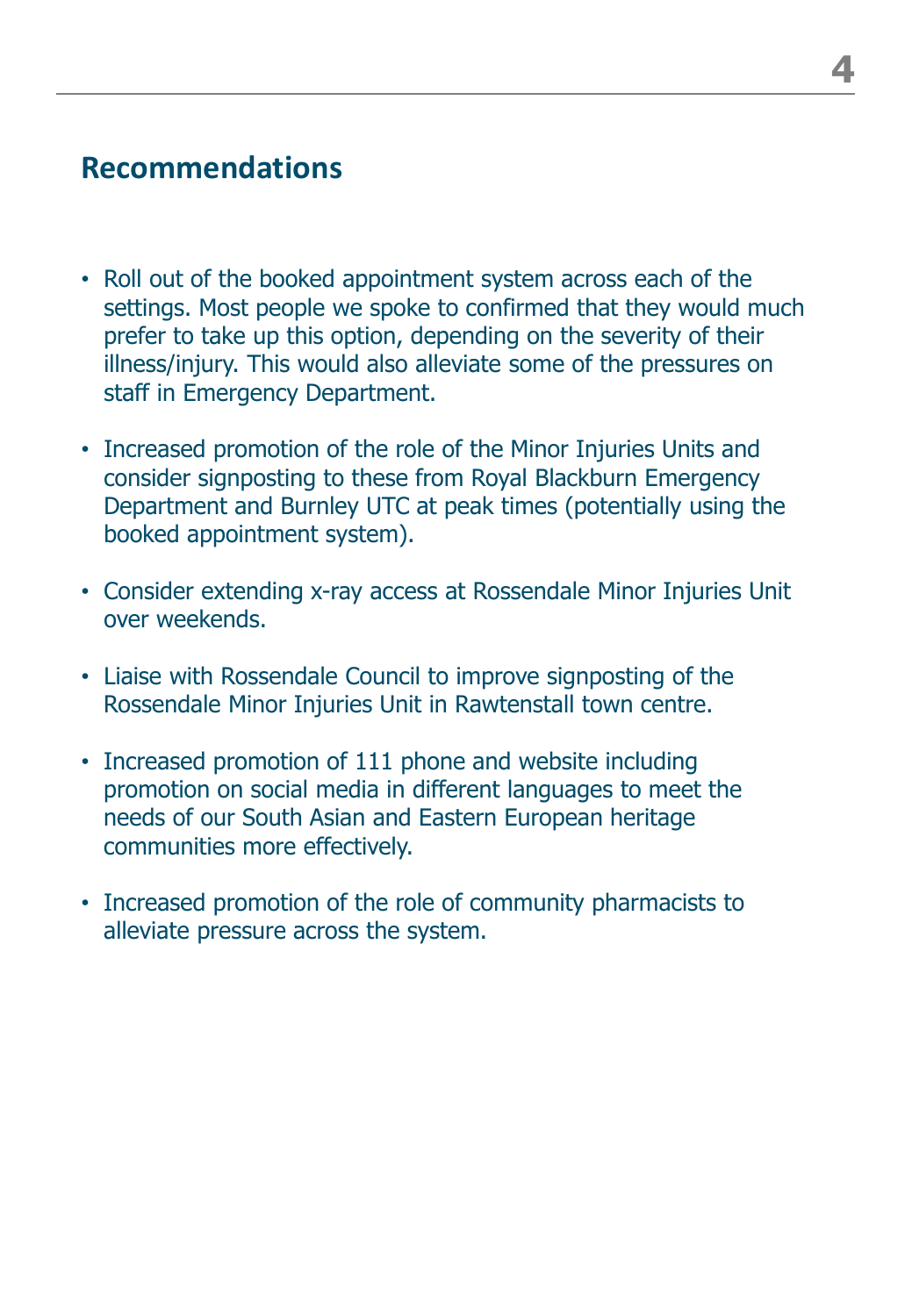Blackburn Emergency Department Summary

**5**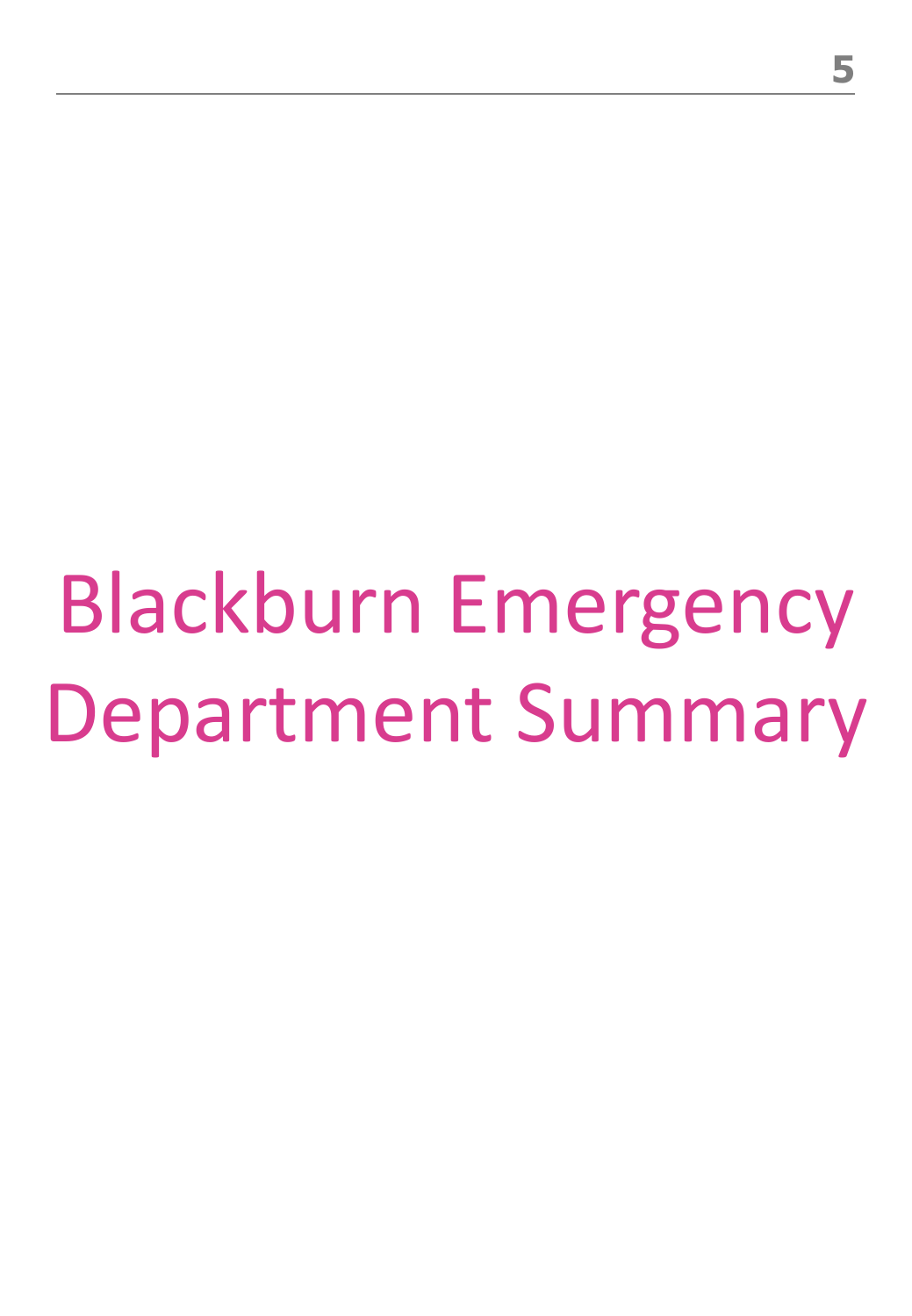## **Blackburn Emergency Department Face to Face Engagement Demographics**

The survey was completed by 46 patients, who we spoke to at Blackburn Emergency Department. The graphs below display the demographic information of those who took part.



How old are you?

#### What is Your Employment Status?

(English, Scottish, Welsh, Northern Irish, Irish, any

other White background) other Asian background)

(Bangladeshi, Chinese, Indian, Pakistani, any

Man (including Trans Man)

Woman (including Trans Woman)

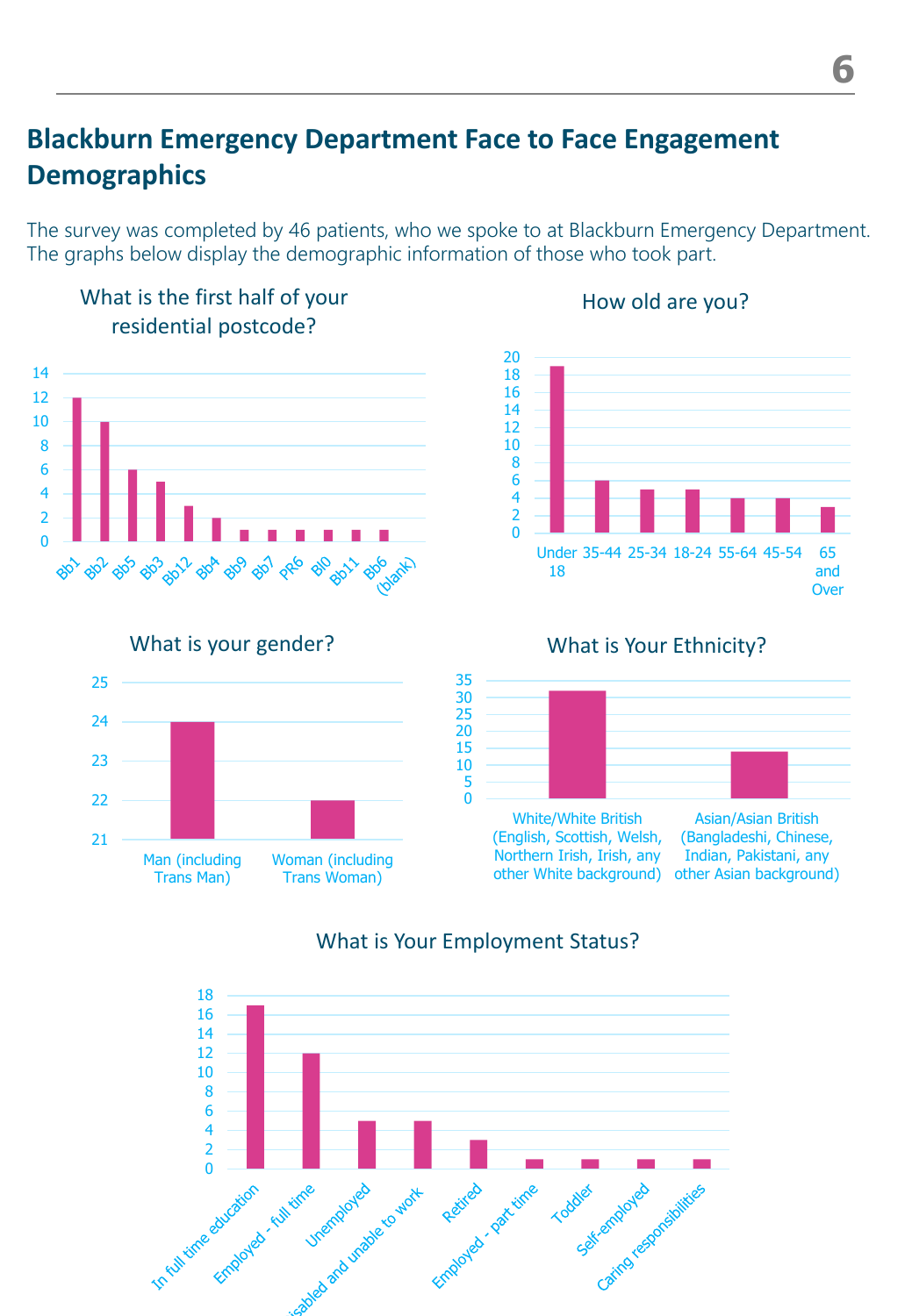

#### **Royal Blackburn Emergency Department – Engagement Wednesday 24th November 2021 afternoon and evening and Saturday 27th November 2021 lunchtime**

#### **Key Themes:-**

| <b>Transport</b>                     | No.           |
|--------------------------------------|---------------|
| Was driven by a friend/family member | 32            |
| Drove yourself                       | 6             |
| Taxi                                 | 4             |
| Walked                               | $\mathcal{P}$ |
| <b>Ambulance</b>                     |               |
| <b>Bus</b>                           |               |



#### What caused you to seek medical attention?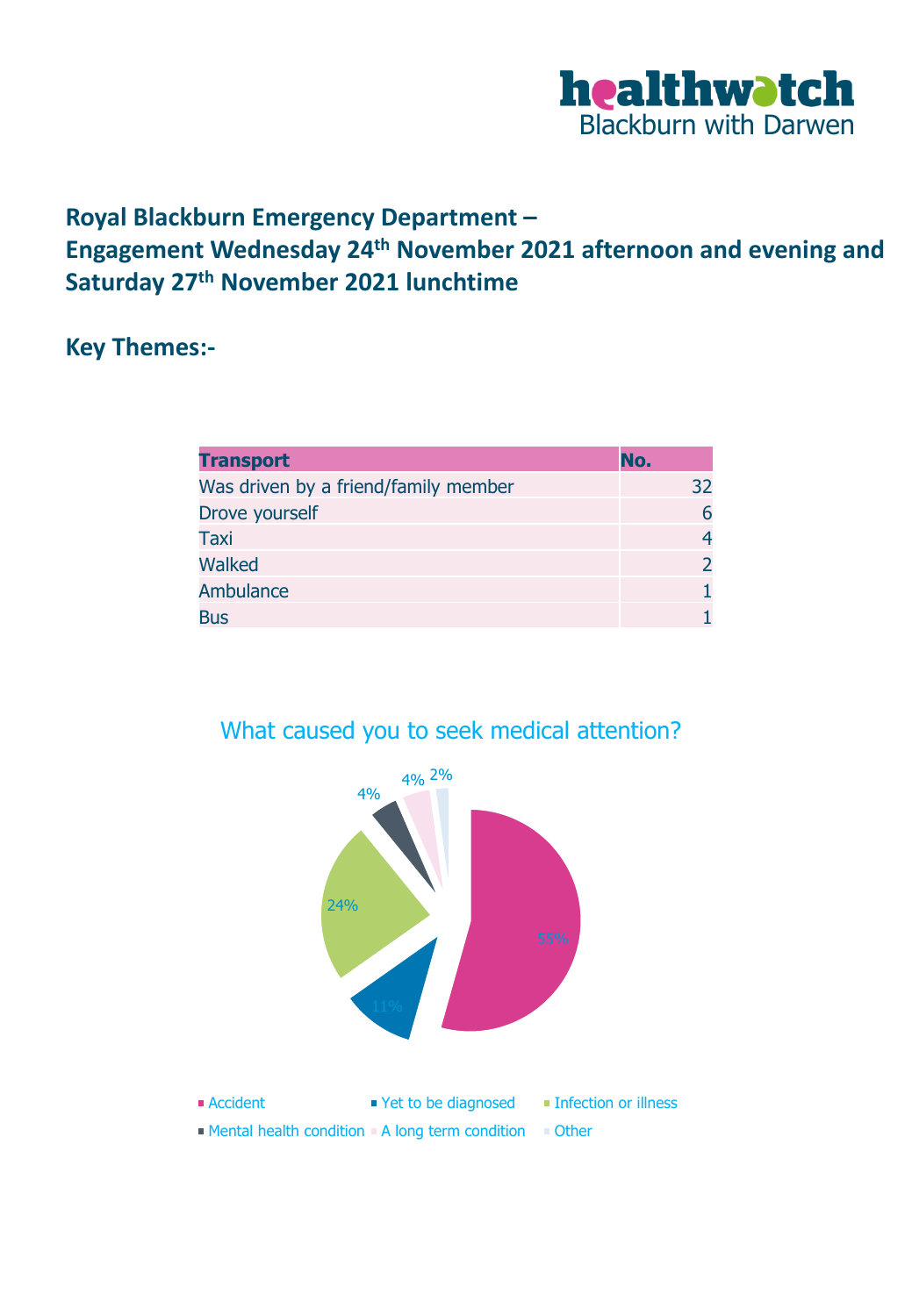#### Please can you provide further information Common themes:

- Head injury (3 responses)
- Falls and accidents adults (5 responses)
- Falls and accidents children (12 responses)
- Chest pains (3 responses)
- Pain in abdomen/sickness (8 responses)

"My son's fallen playing football so came straight here"

"Had x-ray at Barbara Castle and was sent here"

"My son was discharged 3 days ago but he's got blood clots so we've come back".

"I can't keep fluids down".

"My daughter's swallowed batteries – I guess that was an intentional accident!"

"My daughter's got a temperature, feeling sick and not eating"

#### **Why did you choose Royal Blackburn Emergency Department?**

| Why did you choose to attend<br><b>ED</b>               | <b>Number of participants</b> |
|---------------------------------------------------------|-------------------------------|
| Didn't know where else to go/was<br>most obvious choice | 24                            |
| Advised by another healthcare<br>service                | $\mathcal{L}$                 |
| Advised by the GP                                       | 10                            |
| Advised by 111 on the telephone                         | 5                             |
| Advised by 111 online                                   | $\mathcal{L}$                 |
| Advised by 999                                          |                               |
| Unable to get a GP appointment                          | $\mathcal{L}$                 |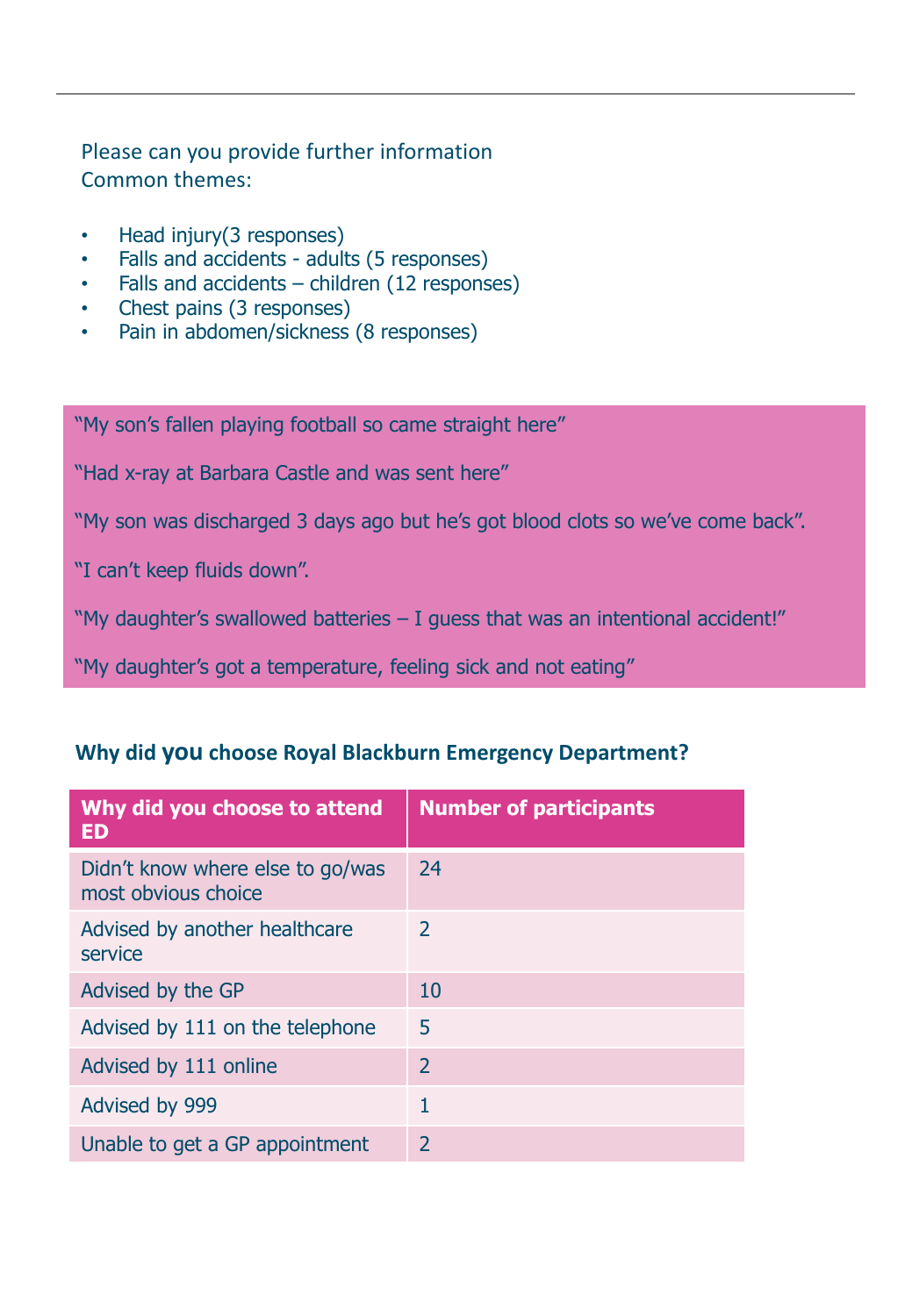#### **Which of the following did you try before you attended the Emergency Department?**

**Tick all those that you tried:**

| 999                | 1              |
|--------------------|----------------|
| Another hospital   | 3              |
| <b>GP</b>          | 13             |
| <b>NHS website</b> | $\overline{2}$ |
| 111 Telephone      | 9              |
| 111 online         | 0              |
| Pharmacy           | $\overline{0}$ |
| <b>Other</b>       | 1              |
| <b>None</b>        | 19             |

#### **If you didn't try any of the above, why not?**

"Takes too long to get through on the phone to the GP".

"It's an injury so made most sense just to come straight here if I need an x-ray".

"My GP told me to come here if the pain got worse during the day."

"Because my child had bumped his head so needed seeing to straight away"

"I was told to come here by the treatment centre"

#### **If you did try another service, did you experience any problems accessing other health services before going to the Emergency Department?**

"Can't get through on the phone to my GP".

"No problems"

"Depends on the receptionist at my GP as to whether you can get an appointment"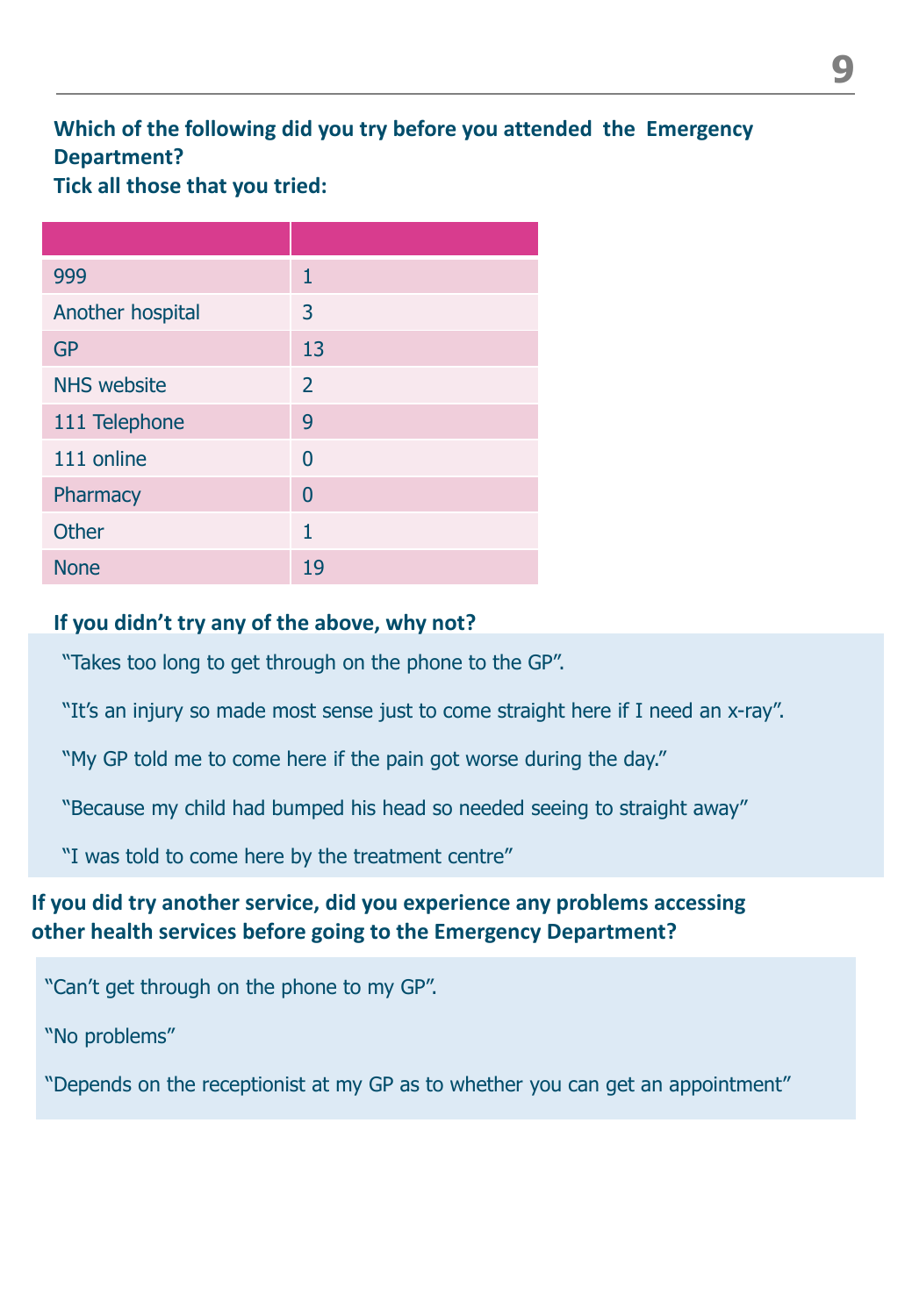#### Are you aware of the following:

|                                                 | Yes I'm aware of<br>it and use it | Yes I'm aware of<br>it and don't use<br>it | No I am not<br>aware of it | No response    |
|-------------------------------------------------|-----------------------------------|--------------------------------------------|----------------------------|----------------|
| NHS 111 online                                  | 30                                | 9                                          | 6                          | 1              |
| <b>NHS 111</b><br>telephone                     | 31                                | $\overline{7}$                             | $\overline{2}$             | 6              |
| Local Pharmacy                                  | 33                                | $\overline{4}$                             | 1                          | 8              |
| <b>GP</b>                                       | 39                                | 1                                          | $\overline{0}$             | 6              |
| 999                                             | 12                                | 27                                         | $\overline{0}$             | $\overline{7}$ |
| NHS.uk website                                  | 21                                | 11                                         | 6                          | 8              |
| <b>Patient UK</b><br>website                    | 12                                | $\overline{3}$                             | 23                         | 8              |
| Local child<br>health advice<br>booklet website | 1                                 | $\overline{2}$                             | 35                         | 8              |

The patients who were aware of NHS 111 online but did not use it were primarily adults with children because they did not think this was a service that was applicable to children.

| Would you consider trying any of the<br>following for initial advice on the same<br>problem next time? | <b>Total number</b> |
|--------------------------------------------------------------------------------------------------------|---------------------|
| NHS 111 online                                                                                         | $\overline{4}$      |
| NHS 111 telephone                                                                                      | $\overline{7}$      |
| <b>Local Pharmacy</b>                                                                                  | $\overline{0}$      |
| <b>GP</b>                                                                                              | 16                  |
| No I wouldn't                                                                                          | 13                  |

Patients were asked 'What would help you to be able to use the following resources?" One person commented that it might be helpful if the pharmacy had a doctor, another suggested longer GP opening hours and another commented on the poor accessibility of the NHS website and requirement for different languages.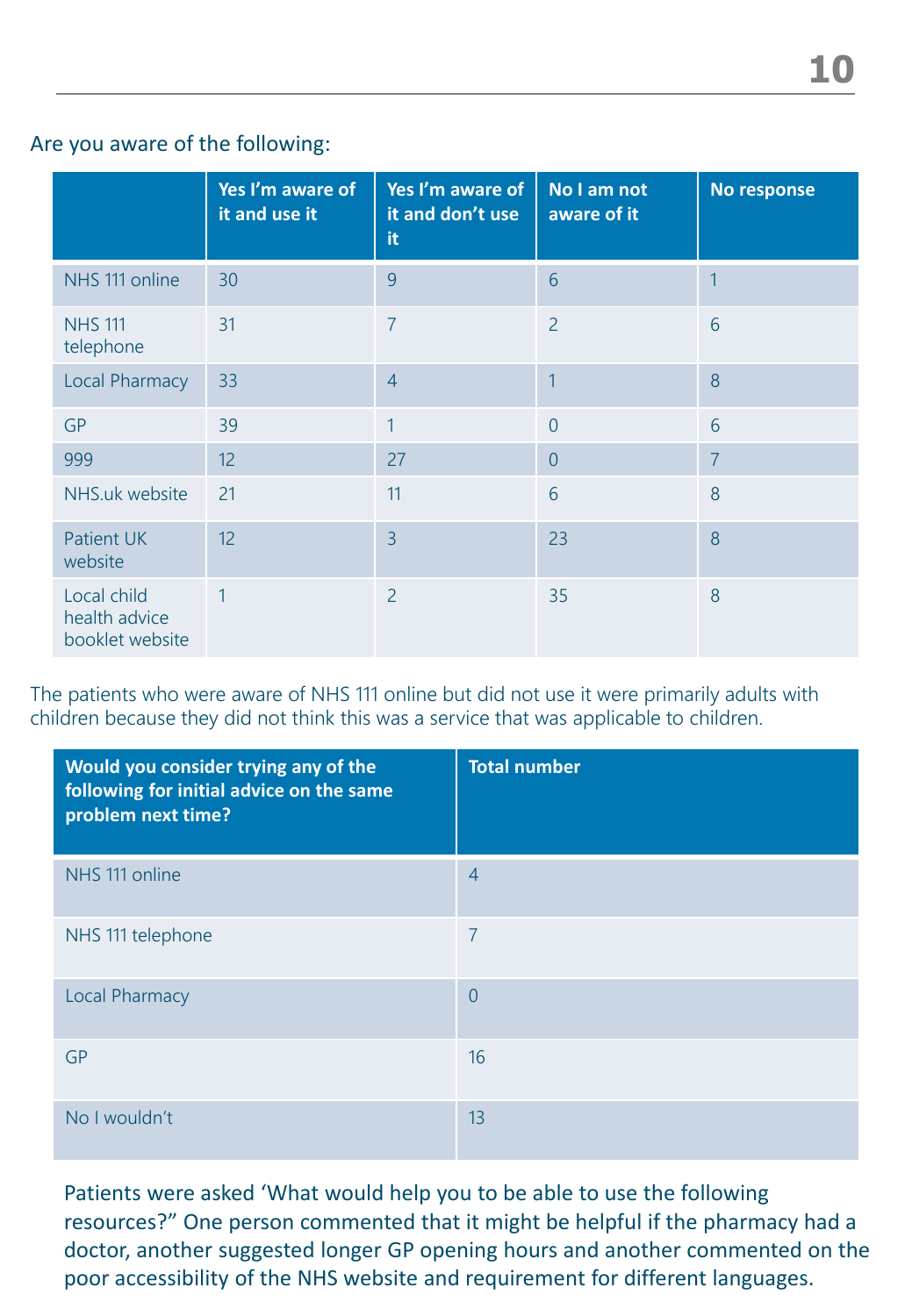| Which of the following methods would you use to<br>receive information about available health services<br>that may suit your needs? Tick all that apply: | <b>Total number</b> |
|----------------------------------------------------------------------------------------------------------------------------------------------------------|---------------------|
| <b>NHS</b> website                                                                                                                                       | 24                  |
| NHS electronic newsletter                                                                                                                                | 3                   |
| NHS paper newsletter                                                                                                                                     | $\overline{2}$      |
| Leaflets in health centres (hospitals, GPs, Pharmacies)                                                                                                  | $\overline{7}$      |
| Posters in health centres/libraries/community<br>centres/bus stations                                                                                    | 6                   |
| <b>Billboards</b>                                                                                                                                        | $\overline{3}$      |
| TV adverts                                                                                                                                               | 6                   |
| (Local) radio                                                                                                                                            | 3                   |
| YouTube advert                                                                                                                                           | $\overline{2}$      |
| Newspaper                                                                                                                                                | 1                   |
| Facebook                                                                                                                                                 | 6                   |
| Twitter                                                                                                                                                  | 5                   |
| Instagram                                                                                                                                                | $\overline{4}$      |
| Twitch                                                                                                                                                   | 1                   |
| <b>TikTok</b>                                                                                                                                            | $\overline{2}$      |
| Google                                                                                                                                                   | 1                   |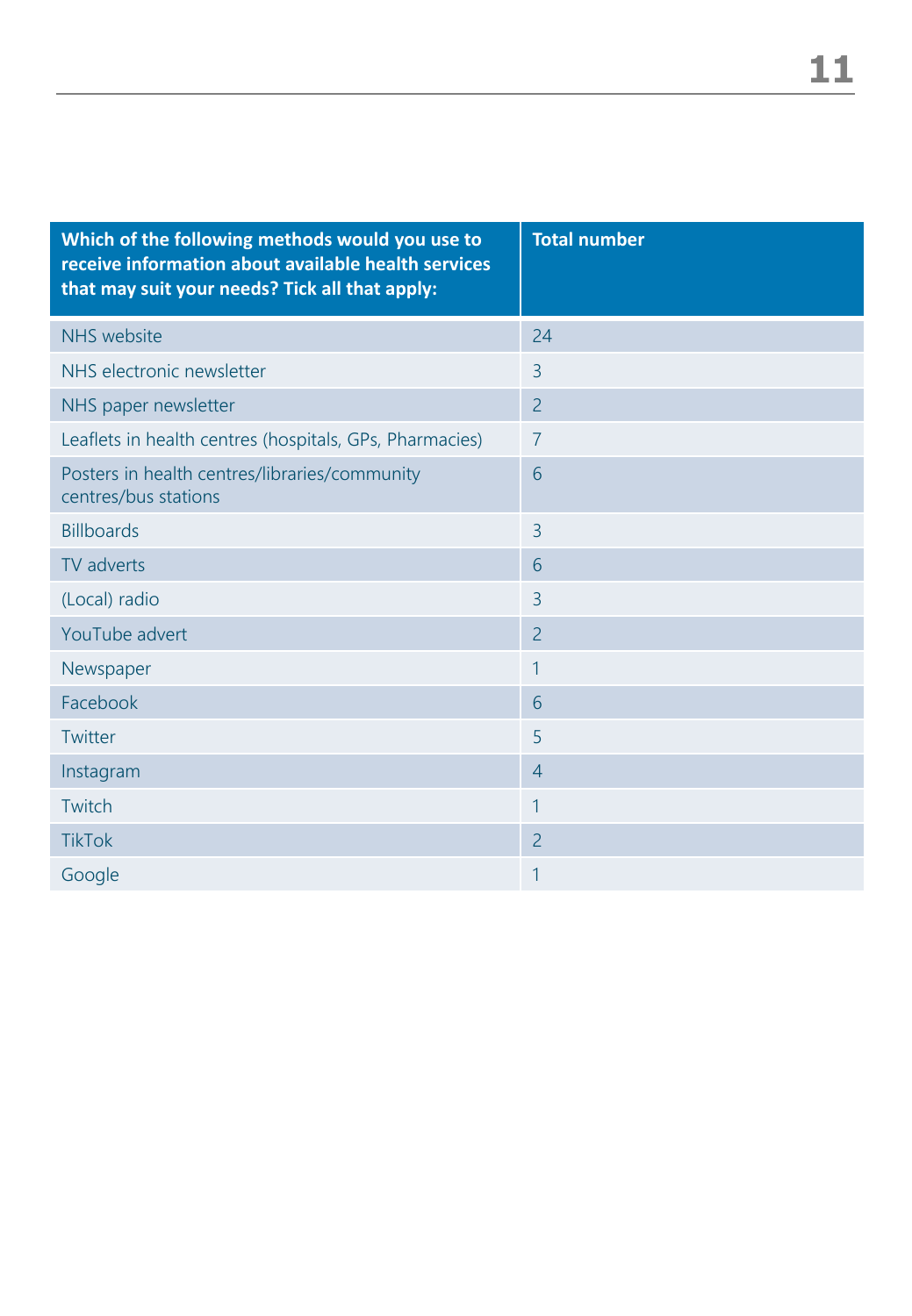# Burnley Urgent Treatment Centre Summary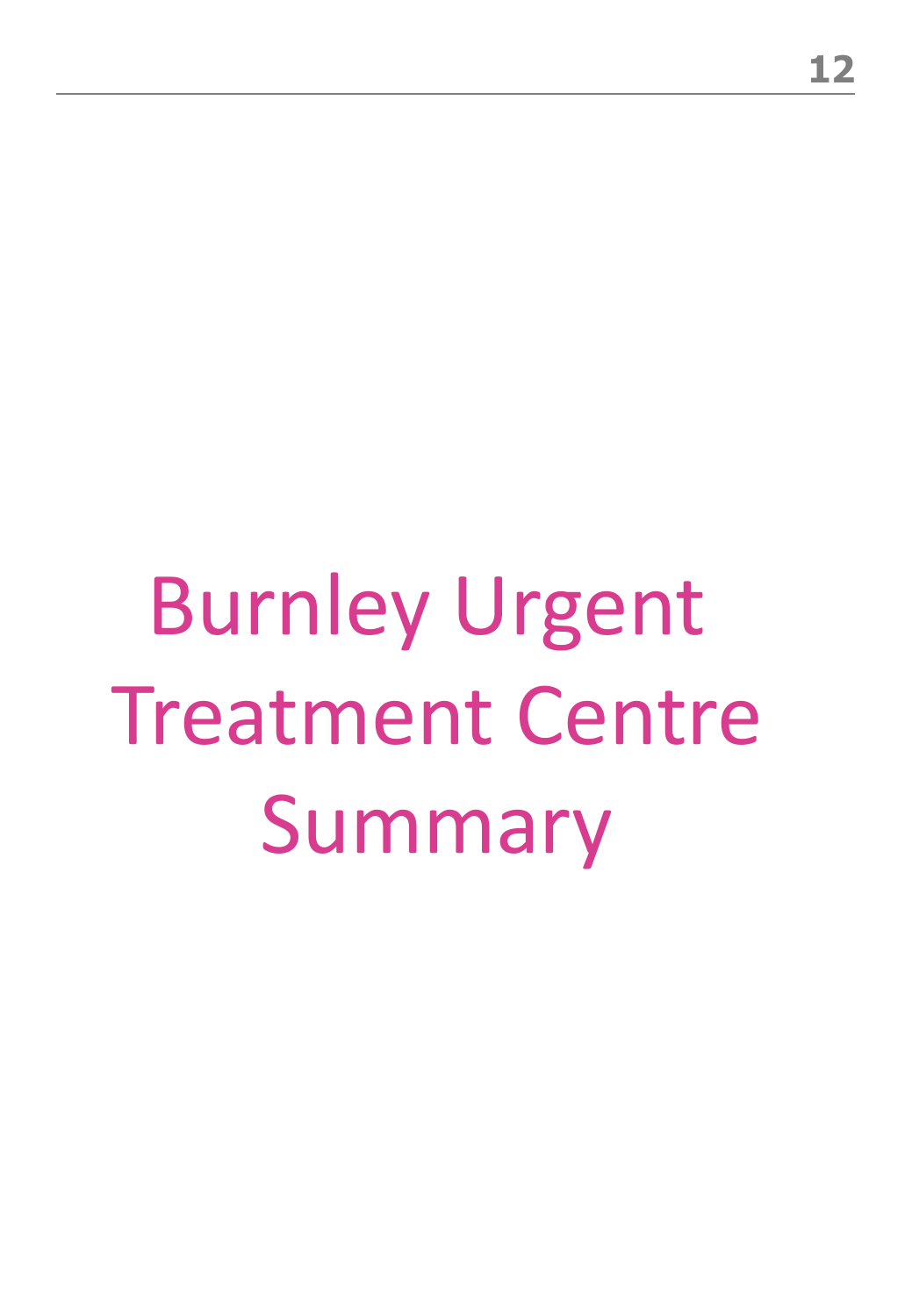## **Burnley Urgent Treatment Centre Face to Face Engagement Demographics**

What is the first half of your

Employed - Eulivine

To full time education , part time , unemploy

The survey was completed by 49 patients, who we spoke to at Burnley Urgent Treatment Centre. The graphs below display the demographic information of those who took part.



How old are you?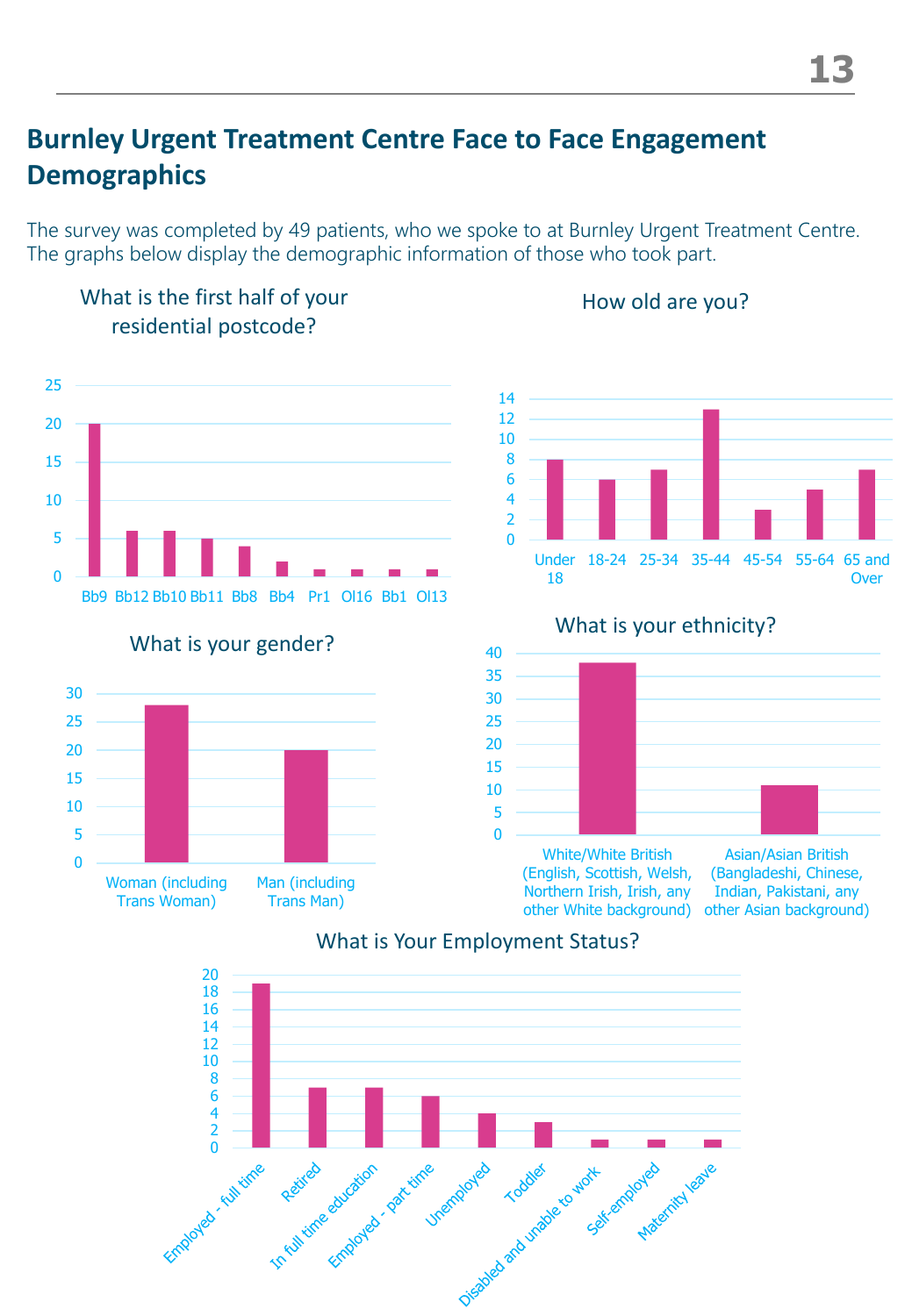**Burnley Urgent Treatment Centre - Engagement Wednesday 1st December 2021 afternoon and evening and Saturday 4th December 2021 lunchtime Key Themes:-**

| <b>Transport</b>                 | <b>Total Number</b> |
|----------------------------------|---------------------|
| Driven by a friend/family member | 30                  |
| Drove myself                     | 10                  |
| <b>Bus</b>                       | $\overline{3}$      |
| Taxi                             | 4                   |
| <b>Walked</b>                    |                     |

#### **What caused you to seek medical attention?**



Accident • Yet to be diagnosed • Infection or illness • A long term condition

#### **Please can you provide further information Common themes:**

Injury (18 responses – all except one were adults) Abdominal pain/sickness (4 responses) Chest pains (5 responses) Heart/blood pressure issues (3 responses)

"Really bad headaches and pins and needles in head, feeling foggy and head really tender"

"Son got breathing difficulties"

"Back pains after car accident"

"Issues after heart attack with pains in arm and chest"

"Head injury six weeks ago had caused blood count to drop significantly"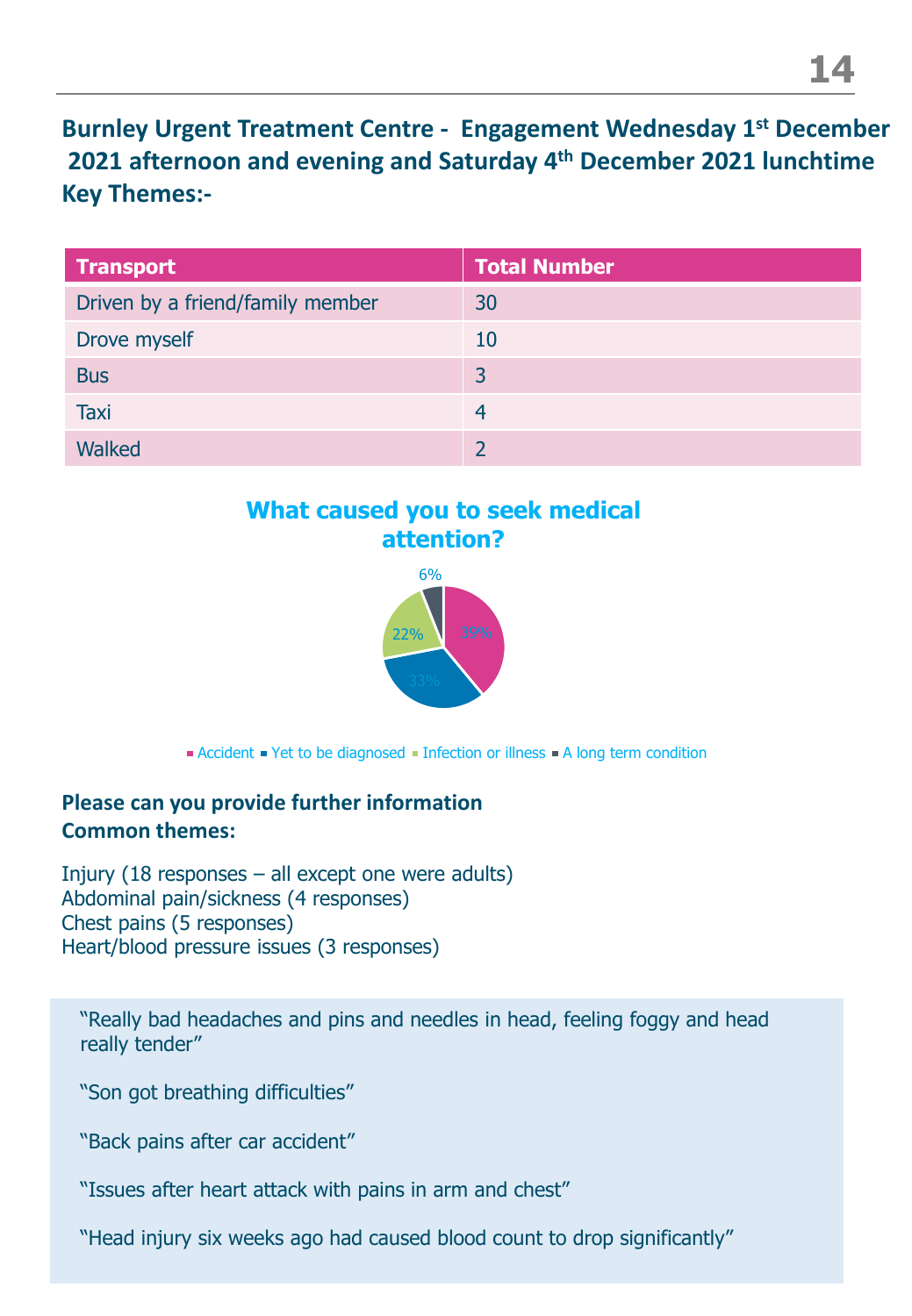#### **Why did you choose Burnley Urgent Treatment Centre?**

| Didn't know where else to go/was<br>most obvious choice | 20 |
|---------------------------------------------------------|----|
| Advised by the GP                                       | 13 |
| NHS 111 phone                                           | 6  |
| Advised by pharmacist                                   | 4  |
| Advised by another healthcare<br>service                | 4  |
| Advised by 999                                          |    |

#### **Which of the following did you try before attending Burnley UTC?**

| <b>None</b>      | 19             |
|------------------|----------------|
| <b>GP</b>        | 14             |
| 111 telephone    | 6              |
| Pharmacist       | 4              |
| Other healthcare | $\overline{4}$ |
| 999              |                |

#### **If you did try another service, did you experience any problems accessing other health services before going to the Emergency Department?**

"No problems"

"Pointless trying to get to GP and takes too long on 111 online"

"Previously told by Blackburn ED just to go straight in for help."

"Problem getting through on phone to GP rang 31 times"

"Just came straight here"

"Couldn't get through on the phone to the GP"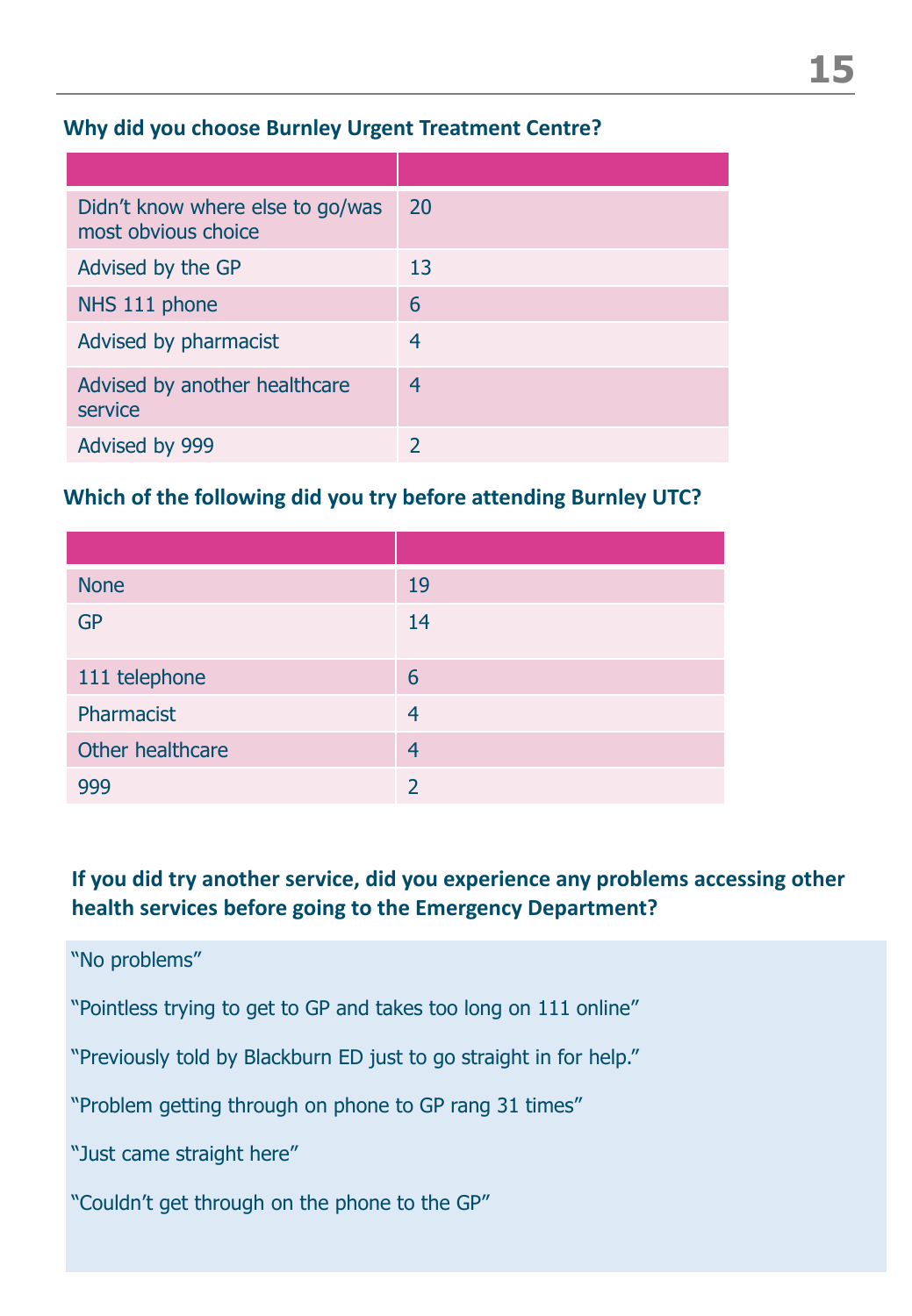#### Are you aware of the following:

|                                                 | Yes I'm aware of<br>it and use it | Yes I'm aware of<br>it and don't use<br>it | No I am not<br>aware of it | No response    |
|-------------------------------------------------|-----------------------------------|--------------------------------------------|----------------------------|----------------|
| NHS 111 online                                  | 29                                | 12                                         | $\overline{7}$             | $\overline{1}$ |
| <b>NHS 111</b><br>telephone                     | 34                                | 11                                         | 3                          | 1              |
| <b>Local Pharmacy</b>                           | 45                                | $\overline{4}$                             | $\overline{0}$             | $\overline{0}$ |
| <b>GP</b>                                       | 45                                | $\overline{4}$                             | $\overline{0}$             | $\overline{0}$ |
| 999                                             | 12                                | 37                                         | $\overline{0}$             | $\overline{0}$ |
| NHS.uk website                                  | 30                                | 11                                         | 8                          | $\overline{0}$ |
| <b>Patient UK</b><br>website                    | 26                                | 8                                          | 15                         | $\overline{0}$ |
| Local child<br>health advice<br>booklet website | $\overline{0}$                    | $\overline{0}$                             | 48                         | 1              |

The patients who were not aware of NHS 111 online were all adults whose first language was not English.

| Would you consider trying any of the<br>following for initial advice on the same<br>problem next time? | <b>Total number</b> |
|--------------------------------------------------------------------------------------------------------|---------------------|
| NHS 111 online                                                                                         | $\overline{0}$      |
| NHS 111 telephone                                                                                      | 10                  |
| <b>Local Pharmacy</b>                                                                                  | $\overline{3}$      |
| <b>GP</b>                                                                                              | 25                  |
| No I wouldn't                                                                                          | 13                  |

Patients were asked 'What would help you to be able to use the following resources?" One person responded stating "Access to GP problematic all telephone appointments gone when I tried last week so didn't bother this week"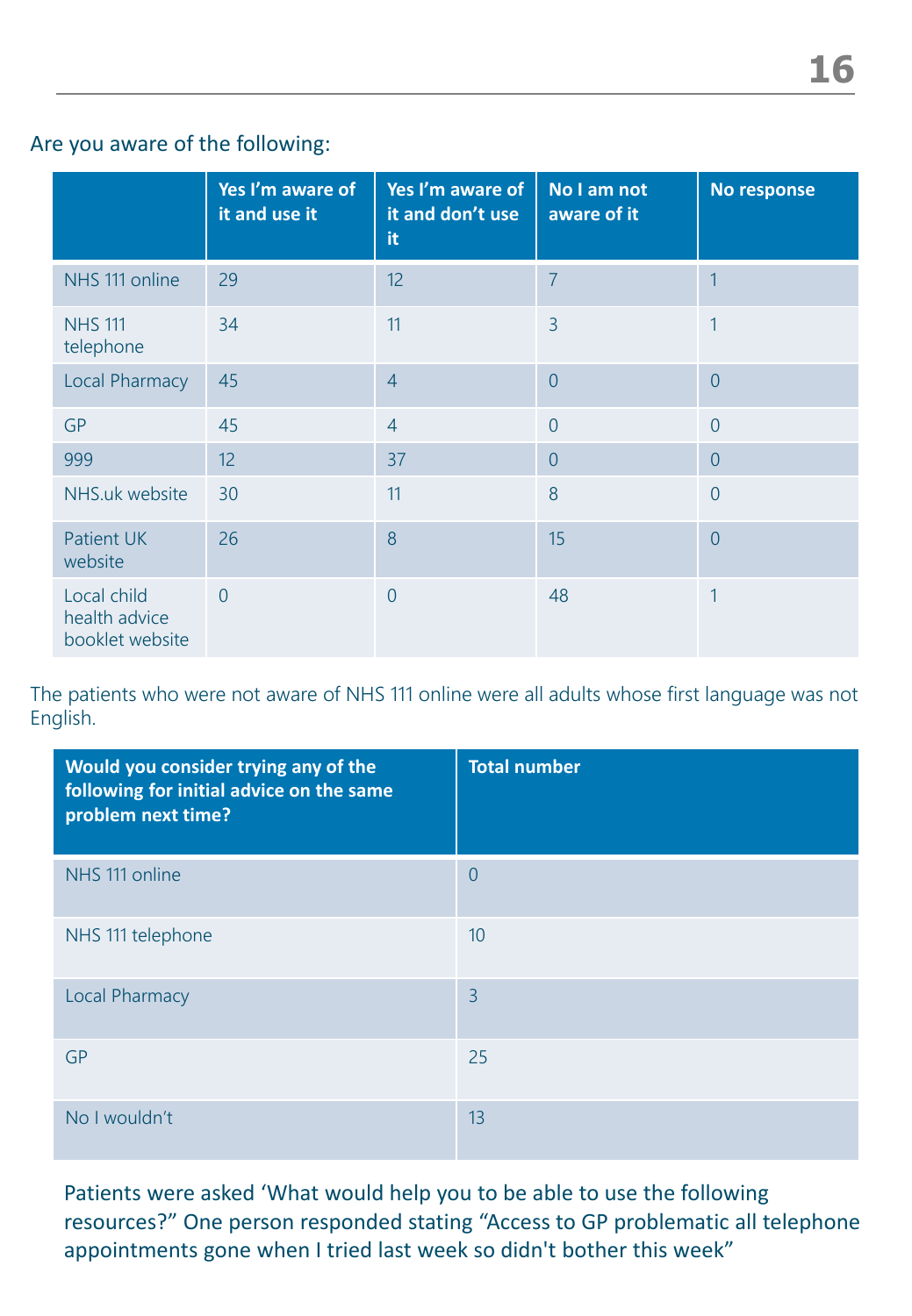| Which of the following methods would you use to<br>receive information about available health services<br>that may suit your needs? Tick all that apply: | <b>Total number</b> |
|----------------------------------------------------------------------------------------------------------------------------------------------------------|---------------------|
| <b>NHS</b> website                                                                                                                                       | 30                  |
| NHS electronic newsletter                                                                                                                                | $\overline{2}$      |
| NHS paper newsletter                                                                                                                                     | $\mathbf{1}$        |
| Leaflets in health centres (hospitals, GPs, Pharmacies)                                                                                                  | 10                  |
| Posters in health centres/libraries/community<br>centres/bus stations                                                                                    | 8                   |
| <b>Billboards</b>                                                                                                                                        | $\overline{2}$      |
| TV adverts                                                                                                                                               | 9                   |
| (Local) radio                                                                                                                                            | $\overline{4}$      |
| YouTube advert                                                                                                                                           | 5                   |
| Newspaper                                                                                                                                                | $\mathbf{1}$        |
| Facebook                                                                                                                                                 | 9                   |
| Twitter                                                                                                                                                  | $\overline{3}$      |
| Instagram                                                                                                                                                | $\overline{7}$      |
| Twitch                                                                                                                                                   | $\overline{0}$      |
| <b>TikTok</b>                                                                                                                                            | $\overline{0}$      |
| Google                                                                                                                                                   | 3                   |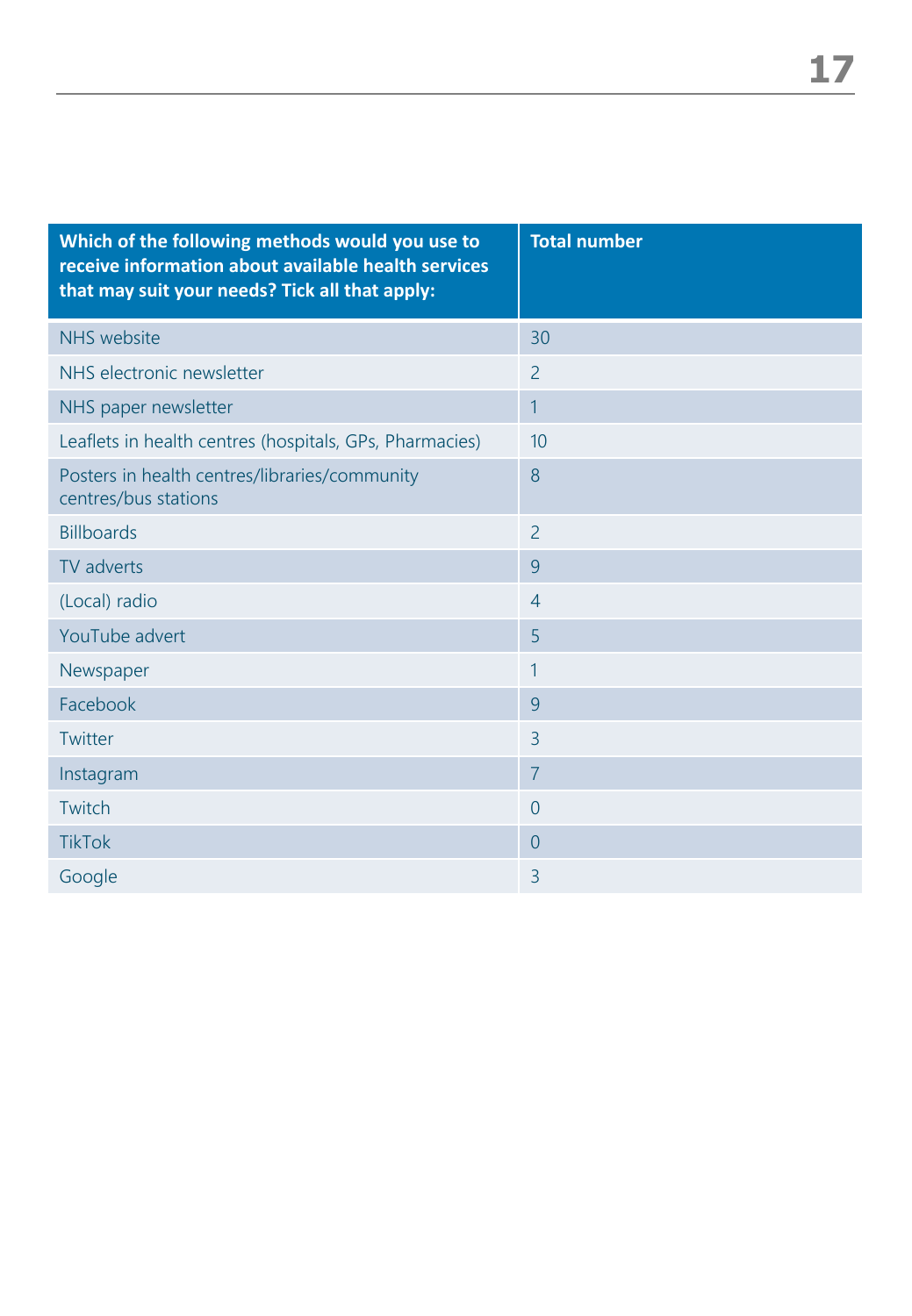# Accrington Minor Injuries Unit Summary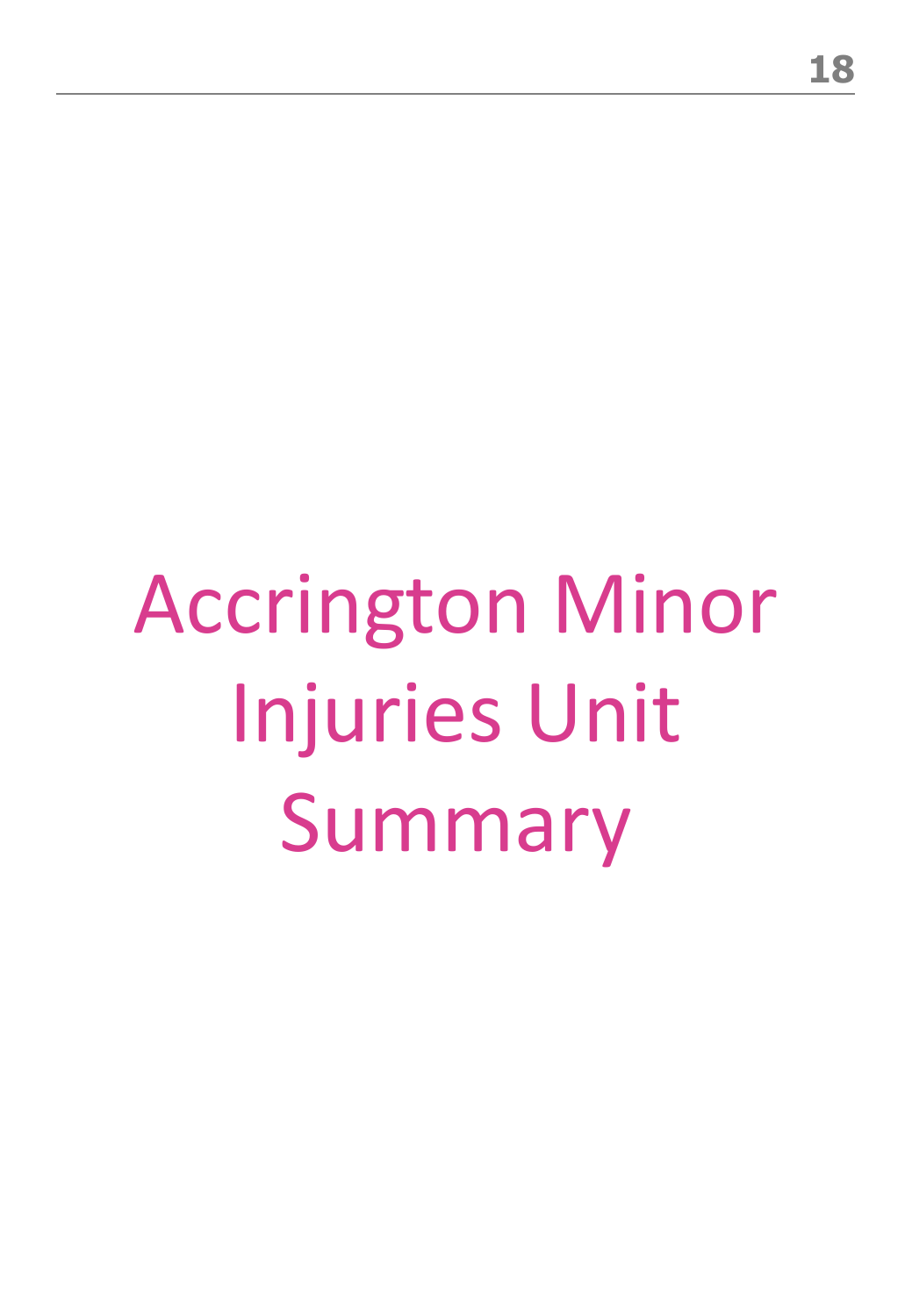## **Accrington Minor Injuries Unit Face to Face Engagement Demographics**

The survey was completed by 8 patients, who we spoke to at Accrington Minor Injuries Unit. The graphs below display the demographic information of those who took part.





#### What is your gender?  $\overline{0}$ 1 2 3 4 5 6 Woman (including Trans Woman) Man (including Trans Man)

#### What is your ethnicity?

All 8 patients were White British



#### What is Your Employment Status?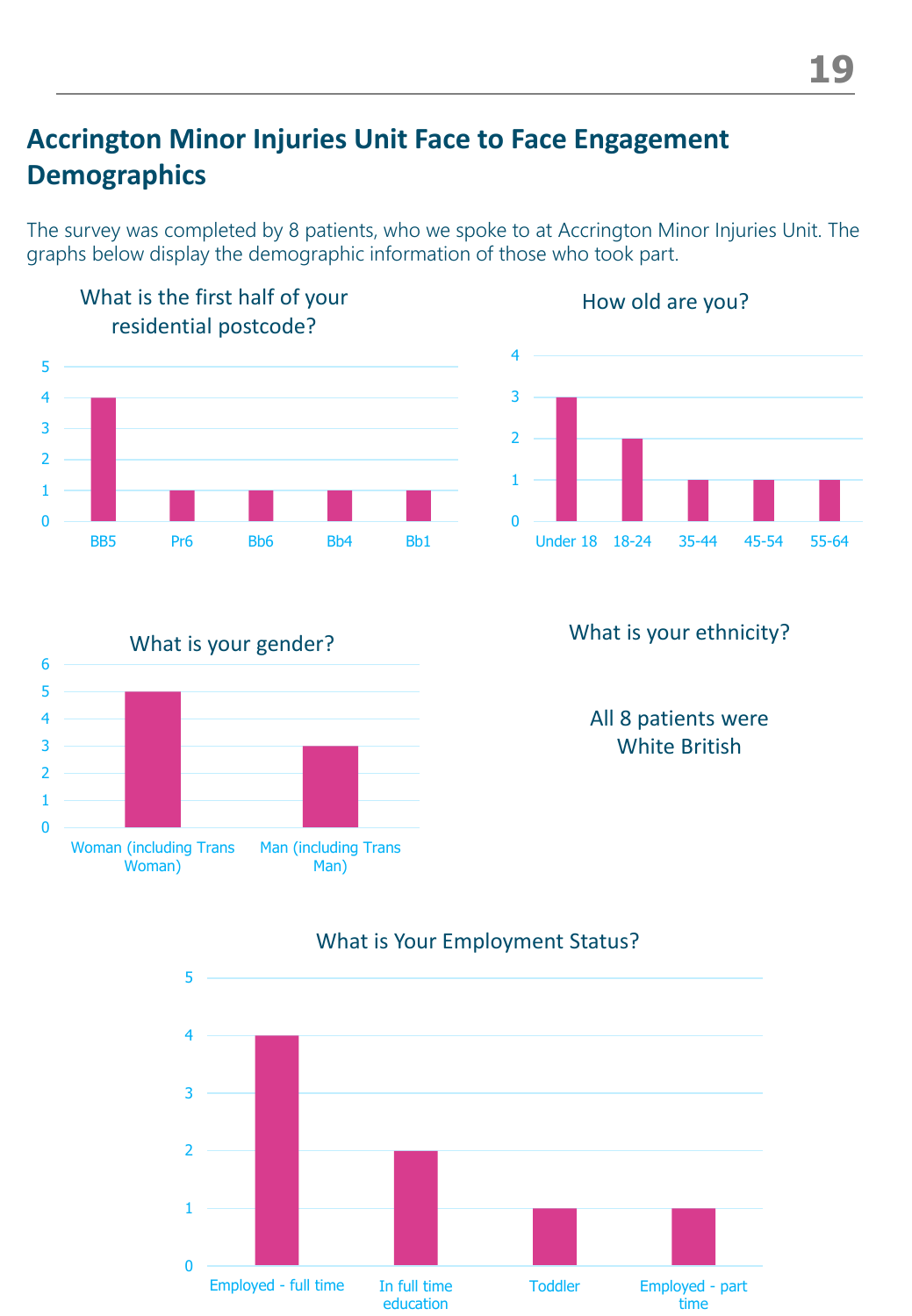**Accrington Minor Injuries Unit - Engagement Monday 6th December 2021 Afternoon Key Themes:-**

| <b>Transport</b>                 | <b>Total Number</b> |
|----------------------------------|---------------------|
| Driven by a friend/family member |                     |
| Walked                           |                     |
| <b>Bus</b>                       |                     |
| Drove myself                     |                     |

#### **What caused you to seek medical attention?**



Please can you provide further information Common themes:

Four respondents had injured their feet.

Two respondents had hand injuries/swollen hand.

One respondent had sustained a head injury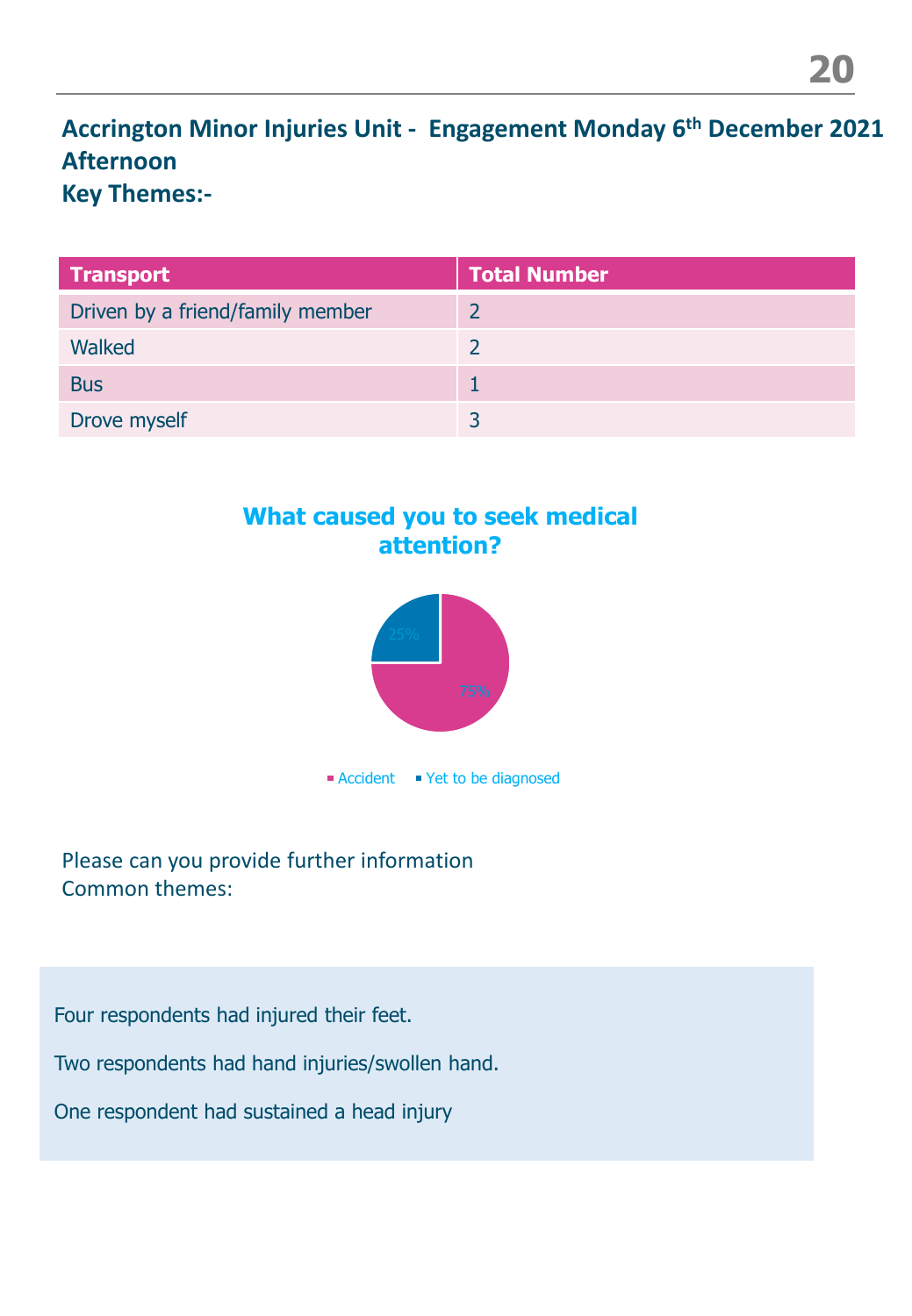#### **Why did you choose Accrington Minor Injuries Unit?**

| I didn't know where else to<br>go/was most obvious choice | h |
|-----------------------------------------------------------|---|
| NHS 111 telephone                                         |   |
| Other                                                     |   |

#### **Which of the following did you try before attending Accrington Minor Injuries Unit?**

| <b>None</b>   | h |
|---------------|---|
| 111 telephone |   |
|               |   |

#### **If you did not try any of the above, why not?**

"Was easiest just to come straight here"

"Because I probably need an x-ray"

"Here is more accessible than the GP"

"Here's the closest place to come to"

#### **If you did try another service, did you experience any problems accessing other health services before going to the Minor Injuries Unit?**

"Couldn't get an ambulance at the weekend"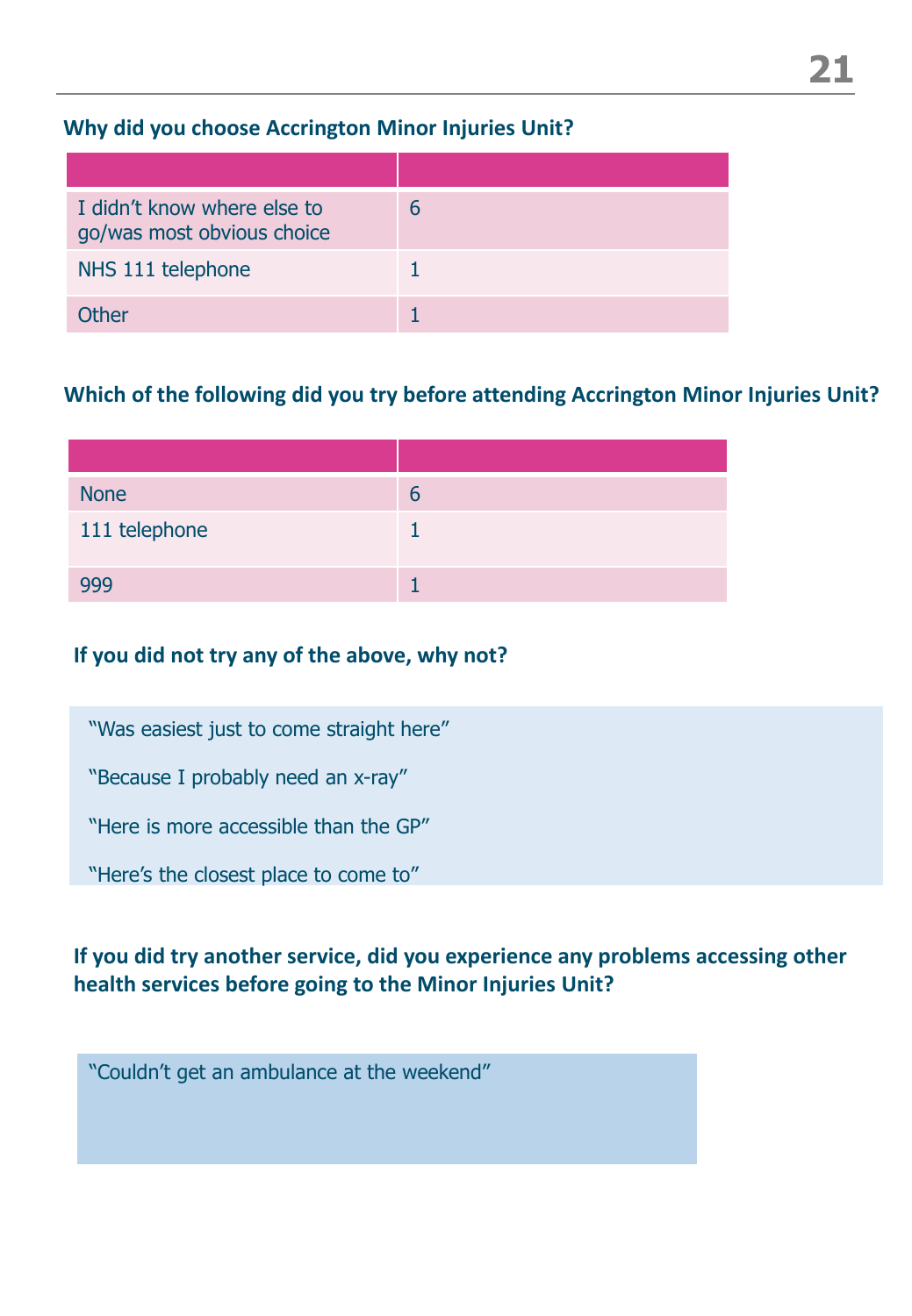#### Are you aware of the following:

|                                                 | Yes I'm aware of<br>it and use it | Yes I'm aware of<br>it and don't use<br>it | No I am not<br>aware of it | No response    |
|-------------------------------------------------|-----------------------------------|--------------------------------------------|----------------------------|----------------|
| NHS 111 online                                  | $\overline{7}$                    | 1                                          | $\overline{0}$             | $\overline{0}$ |
| <b>NHS 111</b><br>telephone                     | 8                                 | $\overline{0}$                             | $\overline{0}$             | $\overline{0}$ |
| Local Pharmacy                                  | 5                                 | $\overline{3}$                             | $\overline{0}$             | $\overline{0}$ |
| <b>GP</b>                                       | 5                                 | $\overline{3}$                             | $\overline{0}$             | $\overline{0}$ |
| 999                                             | $\overline{2}$                    | 6                                          | $\overline{0}$             | $\overline{0}$ |
| NHS.uk website                                  | $\overline{7}$                    | $\overline{0}$                             | 1                          | $\overline{0}$ |
| <b>Patient UK</b><br>website                    | $\overline{4}$                    | 1                                          | $\overline{3}$             | $\overline{0}$ |
| Local child<br>health advice<br>booklet website | $\overline{0}$                    | $\overline{0}$                             | 8                          | $\overline{0}$ |

| Would you consider trying any of the<br>following for initial advice on the same<br>problem next time? | <b>Total number</b> |
|--------------------------------------------------------------------------------------------------------|---------------------|
| NHS 111 online                                                                                         | 1                   |
| NHS 111 telephone                                                                                      | $\overline{2}$      |
| <b>Local Pharmacy</b>                                                                                  | 1                   |
| <b>GP</b>                                                                                              | $\overline{2}$      |
| No I wouldn't                                                                                          | 5                   |

Patients were asked 'What would help you to be able to use the following resources?" One person responded stating "Getting through to the GP on the phone is an issue – there's no answer sometimes"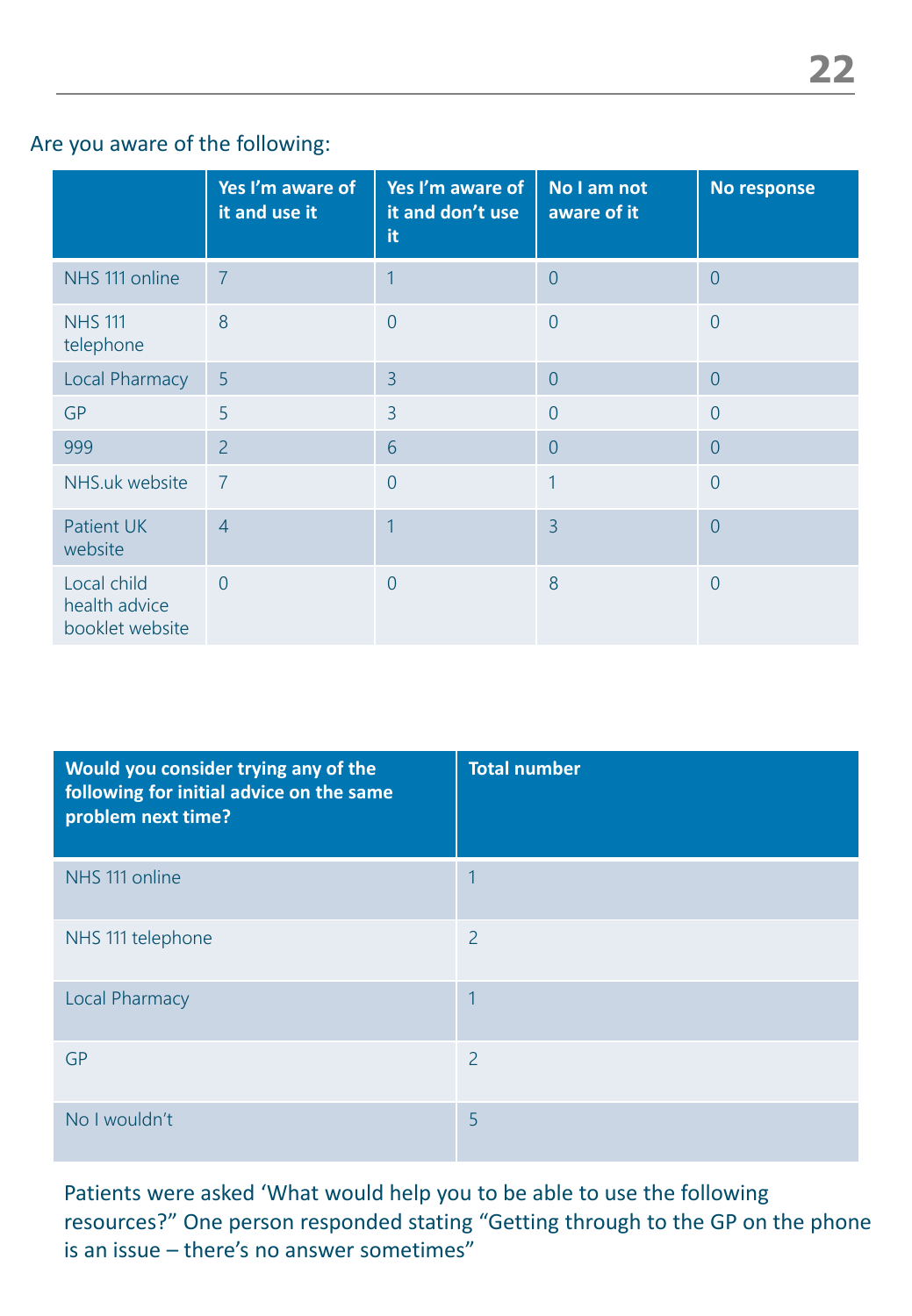| Which of the following methods would you use to<br>receive information about available health services<br>that may suit your needs? Tick all that apply: | <b>Total number</b> |
|----------------------------------------------------------------------------------------------------------------------------------------------------------|---------------------|
| <b>NHS</b> website                                                                                                                                       | 6                   |
| NHS electronic newsletter                                                                                                                                | 1                   |
| NHS paper newsletter                                                                                                                                     | 1                   |
| Leaflets in health centres (hospitals, GPs, Pharmacies)                                                                                                  | $\overline{2}$      |
| Posters in health centres/libraries/community<br>centres/bus stations                                                                                    | $\overline{2}$      |
| <b>Billboards</b>                                                                                                                                        | $\overline{2}$      |
| TV adverts                                                                                                                                               | $\overline{3}$      |
| (Local) radio                                                                                                                                            | 1                   |
| YouTube advert                                                                                                                                           | $\overline{0}$      |
| Newspaper                                                                                                                                                | $\overline{0}$      |
| Facebook                                                                                                                                                 | $\overline{2}$      |
| Twitter                                                                                                                                                  | 1                   |
| Instagram                                                                                                                                                | $\mathbf{1}$        |
| Twitch                                                                                                                                                   | $\overline{0}$      |
| <b>TikTok</b>                                                                                                                                            | $\overline{0}$      |
| Google                                                                                                                                                   | 2                   |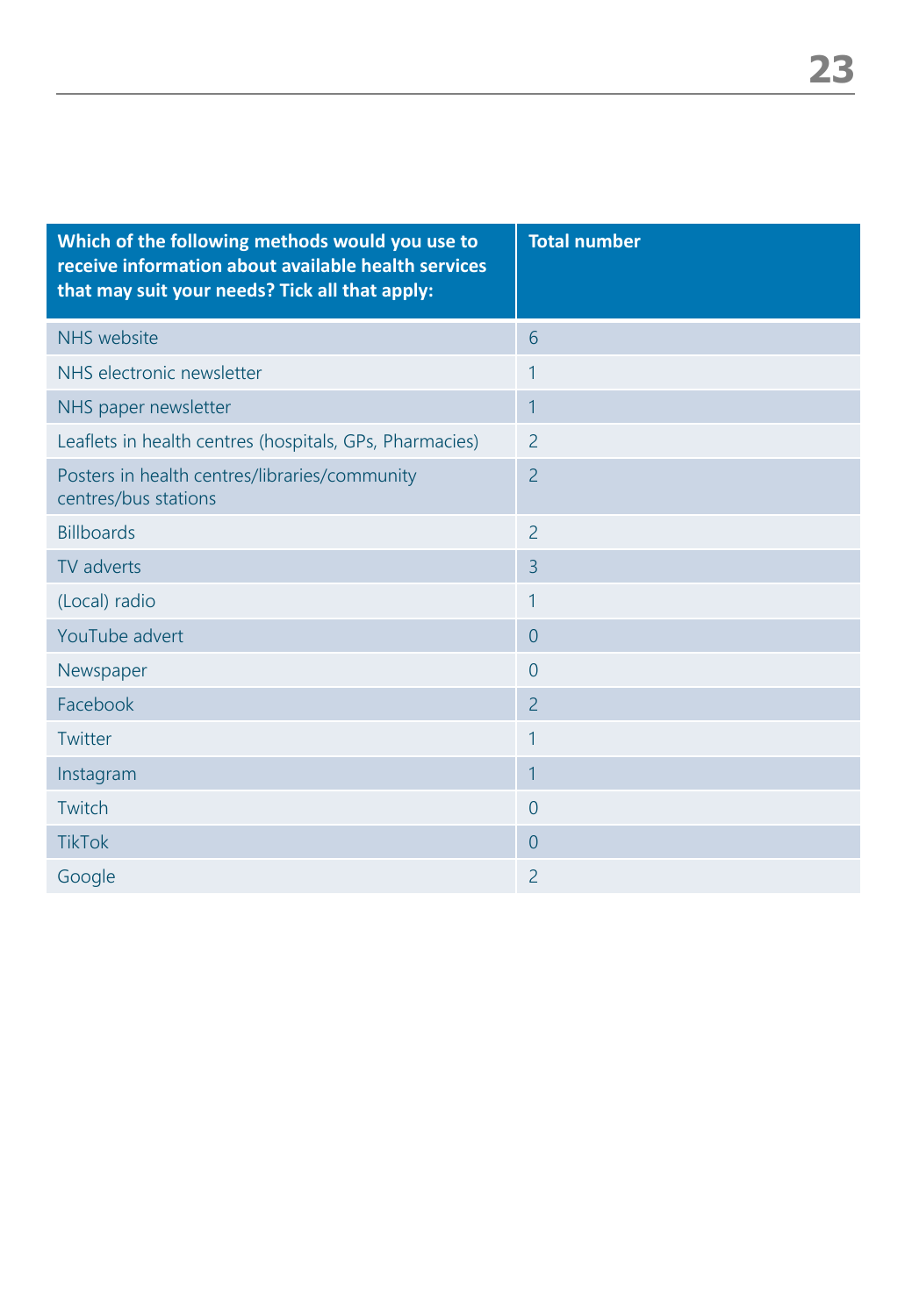# Rossendale Minor Injuries Unit Summary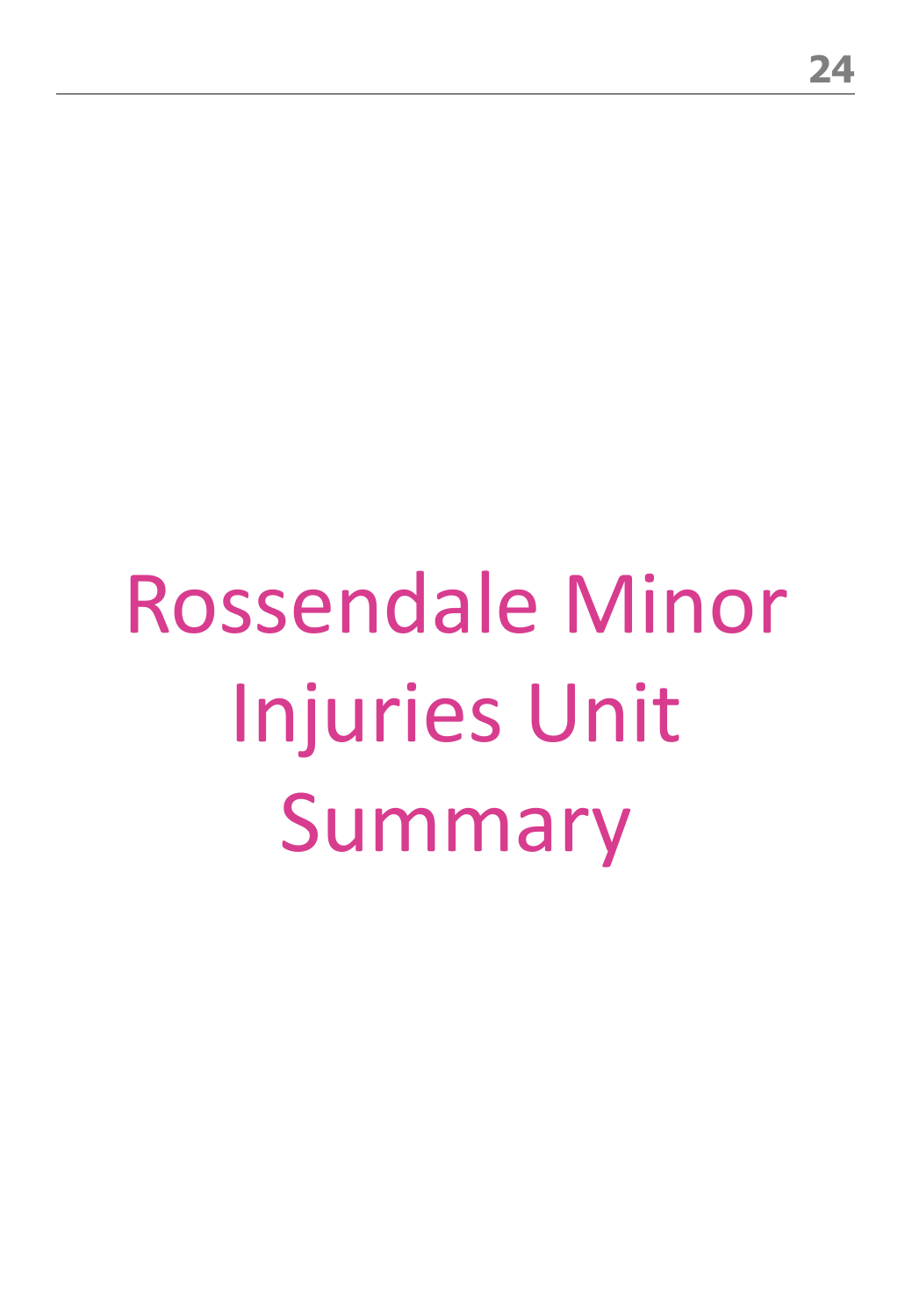## **Rossendale Minor Injuries Unit Face to Face Engagement Demographics**

The survey was completed by 6 patients, who we spoke to at Rossendale Minor Injuries Unit. The graphs below display the demographic information of those who took part.







#### What is your ethnicity?

All 6 patients were White British



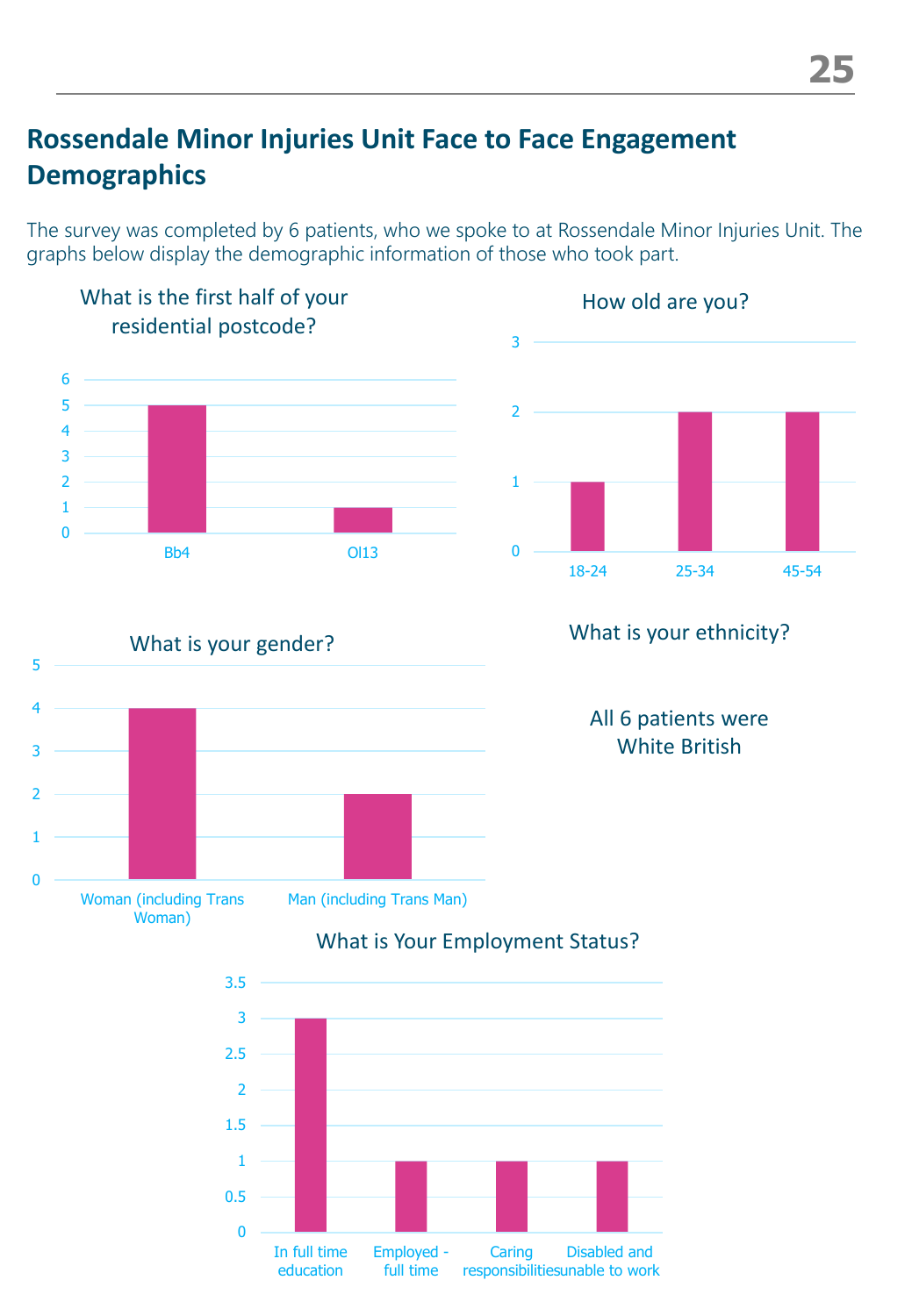**Rossendale Minor Injuries Unit – Engagement Thursday 25th November 2021 Afternoon Key Themes:-**

| <b>Transport</b>                 | Total Number |
|----------------------------------|--------------|
| Driven by a friend/family member |              |
| Walked                           |              |

#### **What caused you to seek medical attention?**



#### Please can you provide further information Common themes:

The three injuries were all foot injuries.

One respondent had been bitten by her dog.

The respondent reporting a mental health condition had been self harming.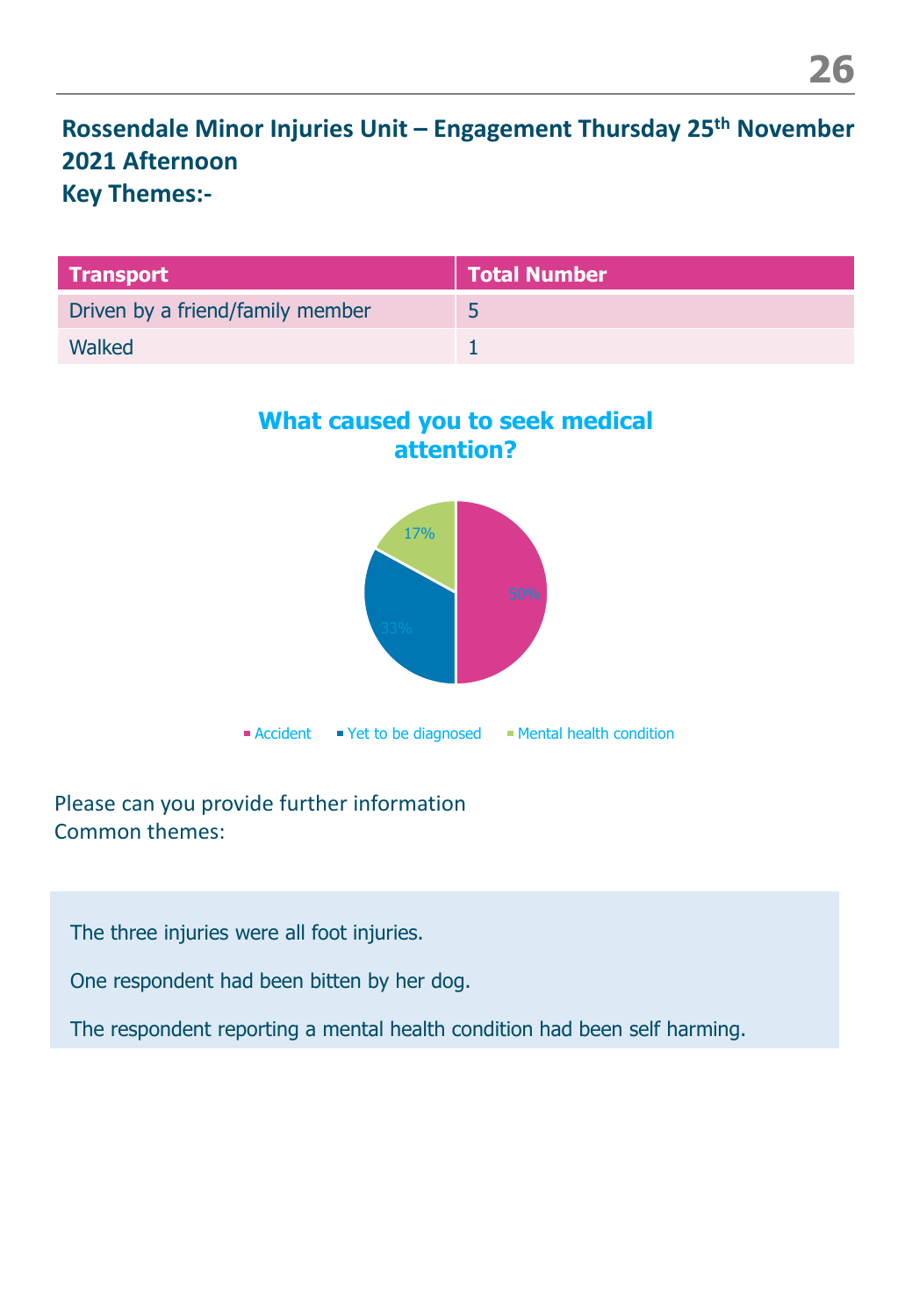#### **Why did you choose Rossendale Minor Injuries Unit?**

| Didn't know where else to go/<br>was most obvious choice |  |
|----------------------------------------------------------|--|
| Advised to attend by the GP                              |  |

#### **Which of the following did you try before attending Rossendale Minor Injuries Unit?**

| <b>None</b> |   |
|-------------|---|
| <b>GP</b>   | ∽ |

#### **If you did not try any of the above, why not?**

"This is an 8 to 8 service and more accessible than A and E"

"It's just easy access here and you get seen quickly"

"We know the centre is good for minor injuries"

"From previous experience"

#### **If you did try another service, did you experience any problems accessing other health services before going to the Minor Injuries Unit?**

There were no appointments at my GP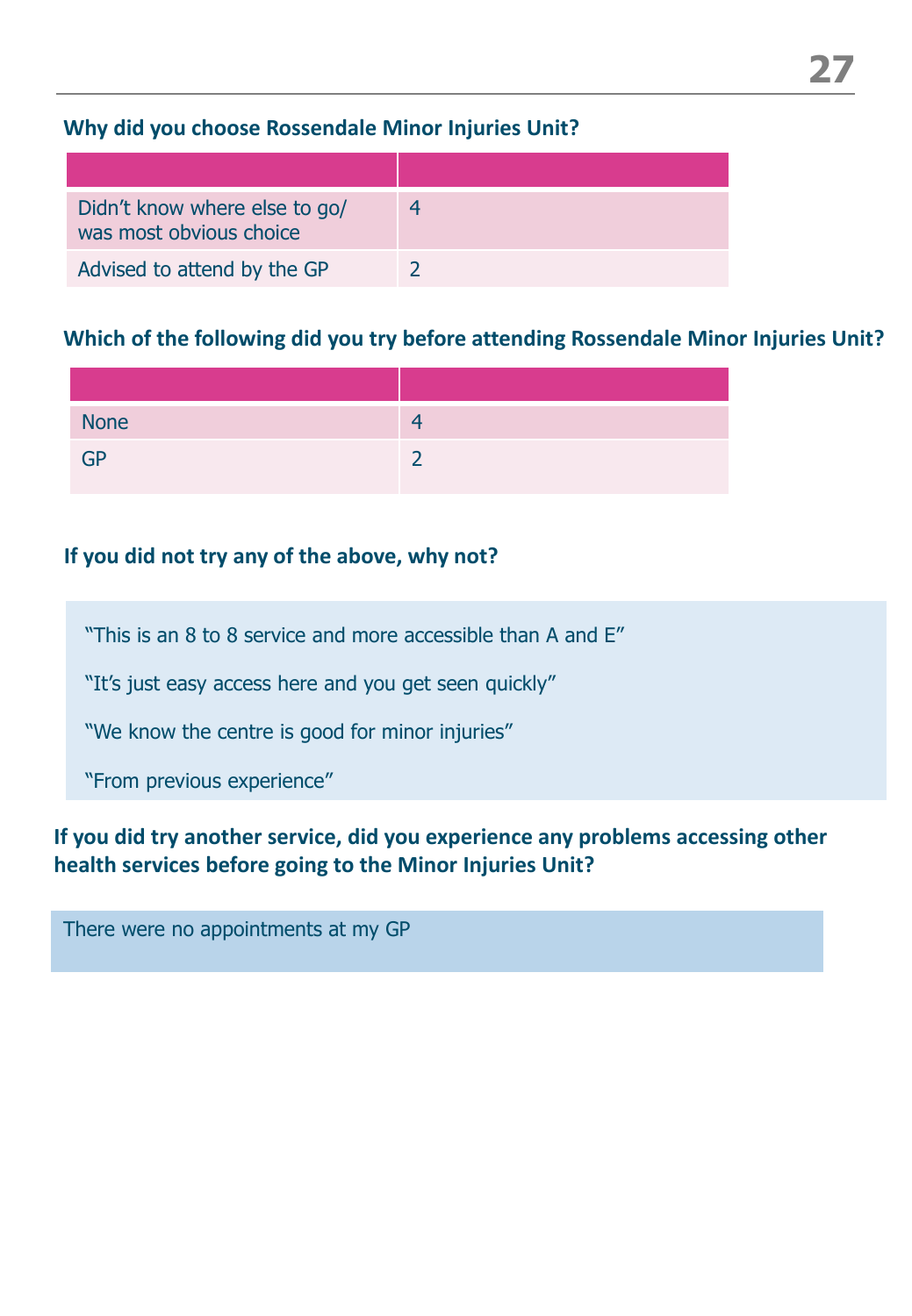### Are you aware of the following:

|                                                 | Yes I'm aware of<br>it and use it | Yes I'm aware of<br>it and don't use<br>it | No I am not<br>aware of it | No response    |
|-------------------------------------------------|-----------------------------------|--------------------------------------------|----------------------------|----------------|
| NHS 111 online                                  | $\overline{3}$                    | $\overline{3}$                             | $\overline{0}$             | $\overline{0}$ |
| <b>NHS 111</b><br>telephone                     | $\overline{4}$                    | 1                                          | $\overline{0}$             | 1              |
| Local Pharmacy                                  | 6                                 | $\overline{0}$                             | $\overline{0}$             | $\overline{0}$ |
| <b>GP</b>                                       | 6                                 | $\overline{0}$                             | $\overline{0}$             | $\overline{0}$ |
| 999                                             | $\overline{3}$                    | $\overline{3}$                             | $\overline{0}$             | $\overline{0}$ |
| NHS.uk website                                  | 5                                 | 1                                          | $\overline{0}$             | $\overline{0}$ |
| <b>Patient UK</b><br>website                    | $\overline{0}$                    | $\overline{1}$                             | 5                          | $\overline{0}$ |
| Local child<br>health advice<br>booklet website | $\overline{0}$                    | $\overline{0}$                             | 6                          | $\overline{0}$ |

| Would you consider trying any of the<br>following for initial advice on the same<br>problem next time? | <b>Total number</b> |
|--------------------------------------------------------------------------------------------------------|---------------------|
| NHS 111 online                                                                                         | $\overline{0}$      |
| NHS 111 telephone                                                                                      | $\overline{1}$      |
| <b>Local Pharmacy</b>                                                                                  | $\overline{0}$      |
| <b>GP</b>                                                                                              | 1                   |
| No I wouldn't                                                                                          | $\overline{4}$      |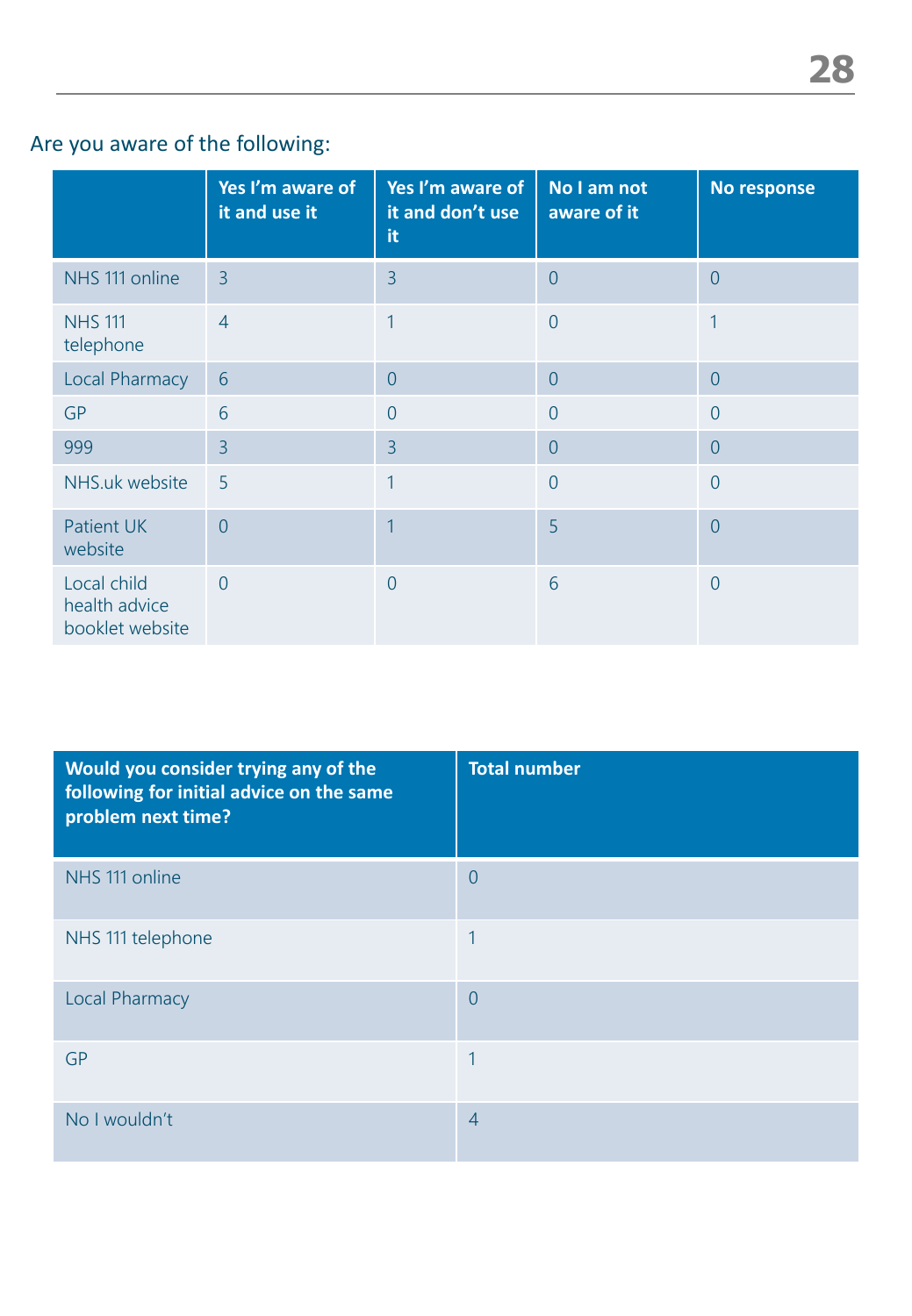| Which of the following methods would you use to<br>receive information about available health services<br>that may suit your needs? Tick all that apply: | <b>Total number</b> |
|----------------------------------------------------------------------------------------------------------------------------------------------------------|---------------------|
| <b>NHS</b> website                                                                                                                                       | 6                   |
| NHS electronic newsletter                                                                                                                                | $\overline{0}$      |
| NHS paper newsletter                                                                                                                                     | $\overline{0}$      |
| Leaflets in health centres (hospitals, GPs, Pharmacies)                                                                                                  | $\mathbf{1}$        |
| Posters in health centres/libraries/community<br>centres/bus stations                                                                                    | $\overline{2}$      |
| <b>Billboards</b>                                                                                                                                        | $\overline{0}$      |
| TV adverts                                                                                                                                               | $\mathbf{1}$        |
| (Local) radio                                                                                                                                            | 1                   |
| YouTube advert                                                                                                                                           | $\overline{0}$      |
| Newspaper                                                                                                                                                | $\overline{0}$      |
| Facebook                                                                                                                                                 | $\overline{0}$      |
| Twitter                                                                                                                                                  | $\overline{0}$      |
| Instagram                                                                                                                                                | $\overline{0}$      |
| Twitch                                                                                                                                                   | $\overline{0}$      |
| <b>TikTok</b>                                                                                                                                            | $\overline{0}$      |
| Google                                                                                                                                                   | $\theta$            |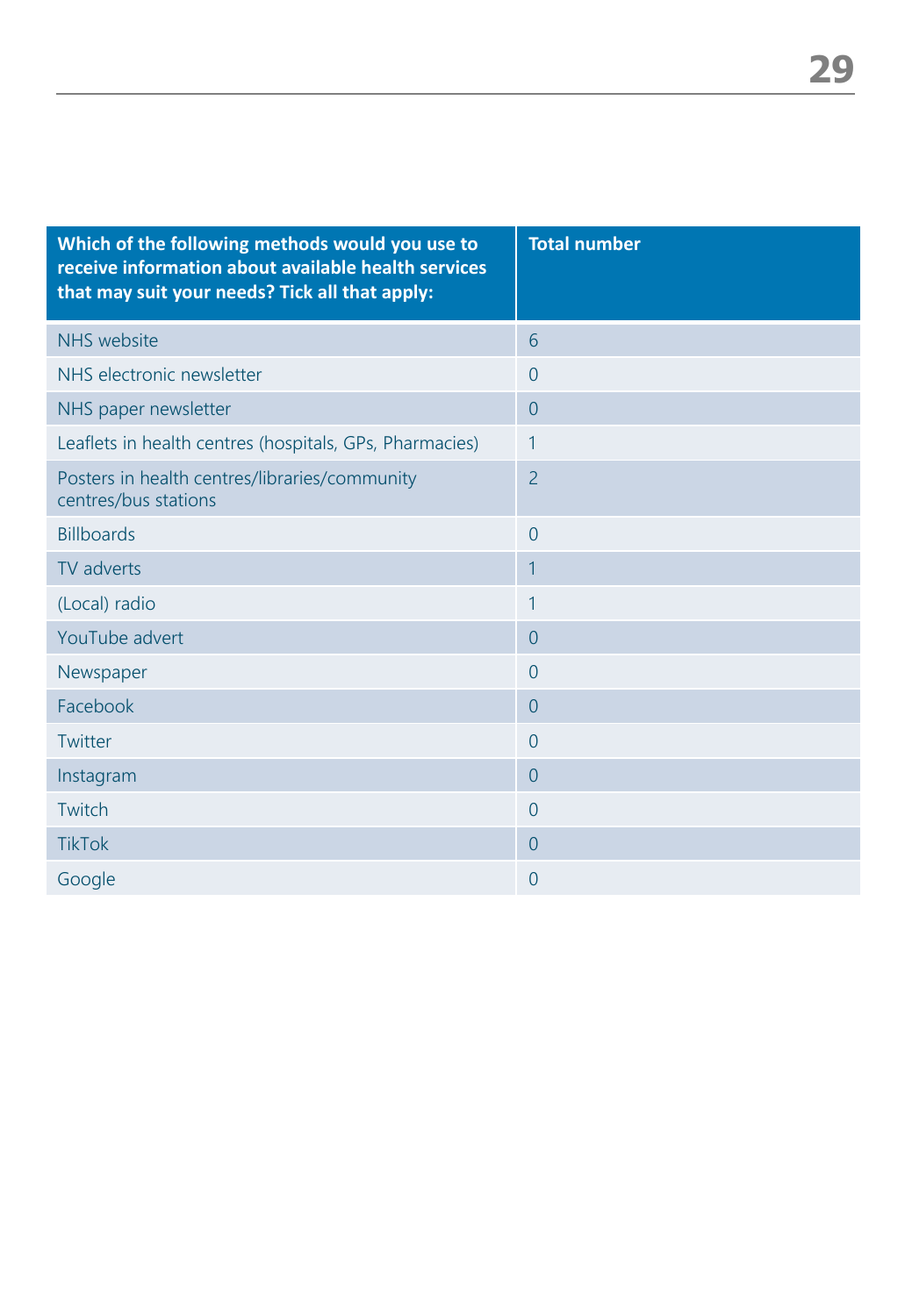## Online Engagement Summary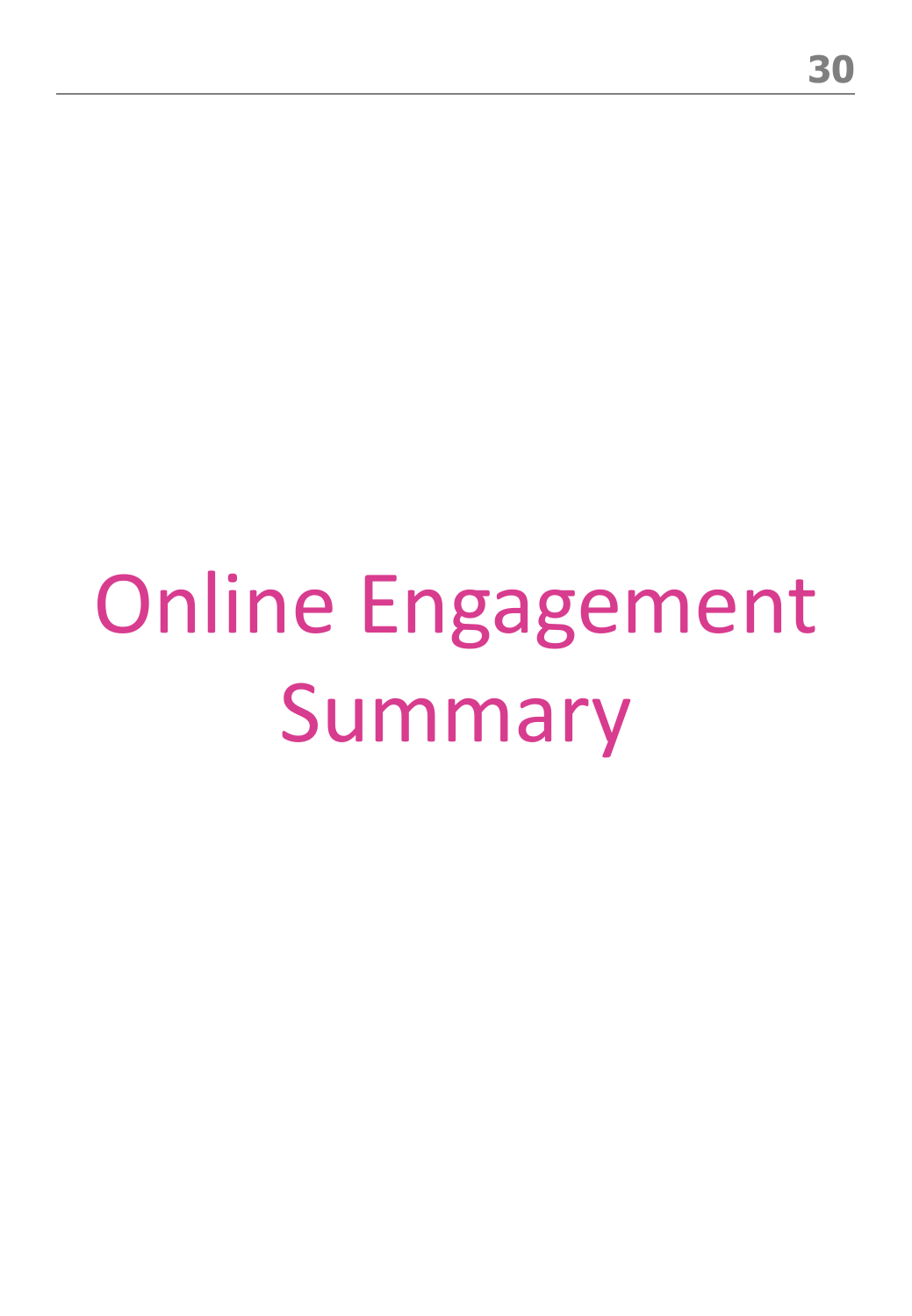

#### **Pennine Lancashire Engagement Summary – online engagement**

#### **Royal Blackburn Emergency Department – Online responses received up to 20.12.21 – 15 responses received**

#### **Key Themes:-**

#### **When did you last visit Royal Blackburn Emergency Department?**

| This month              | 6 |
|-------------------------|---|
| Within last 3 months    | 6 |
| Between 3-6 months ago  |   |
| Between 6-12 months ago |   |
| Over a year ago         |   |

| <b>Transport</b>                   | No. |    |
|------------------------------------|-----|----|
| Drove yourself                     |     |    |
| Was driven by friend/family member |     | 11 |
| Ambulance                          |     | 3  |

#### What caused you to seek medical attention?



**Accident Infection or illness** Yet to be diagnosed Iong term condition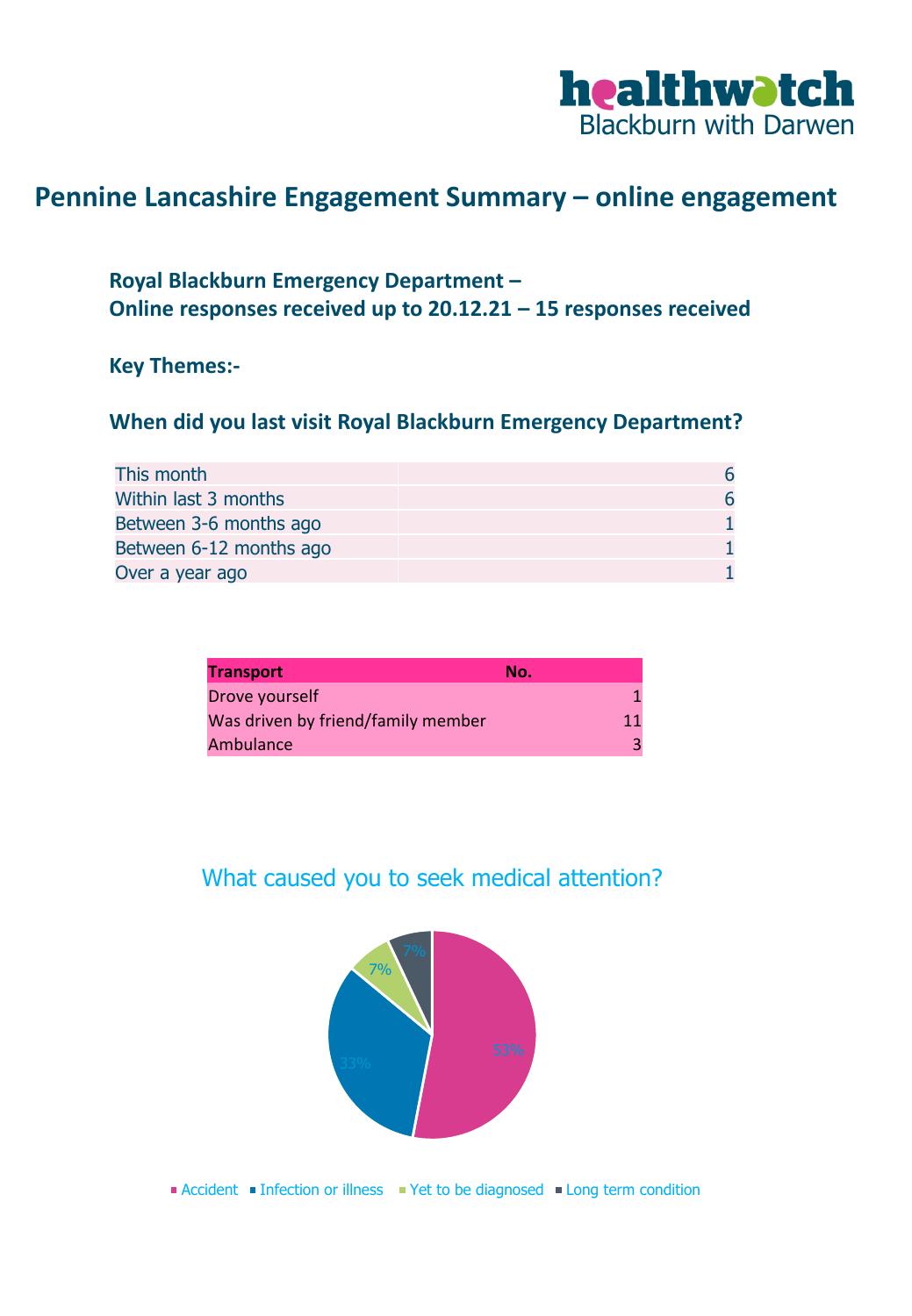#### Please can you provide further information Common themes:

- Urinary tract infections (2 responses)
- Falls and accidents (8 responses including 2 children)
- Others included suspected heart attack, difficulty breathing and dehydration

"My son's hurt his hand"

"Compression fracture in back"

"My niece had taken too much paracetamol".

"Got food stuck in my throat".

"Bad nose bleed"

"Inflammation in my eye – I'm under a consultant and tried to get to Burnley UTC but there was no response on the phone"

#### **Why did you choose Royal Blackburn Emergency Department?**

| Why did you choose to attend<br><b>ED</b>               | <b>Number of participants</b> |
|---------------------------------------------------------|-------------------------------|
| Didn't know where else to go/was<br>most obvious choice | 4                             |
| Advised by another healthcare<br>service                | 4                             |
| Advised by the GP                                       | 4                             |
| Advised by 111 on the telephone                         | 1                             |
| Advised by 999                                          |                               |
| Advised by pharmacist                                   |                               |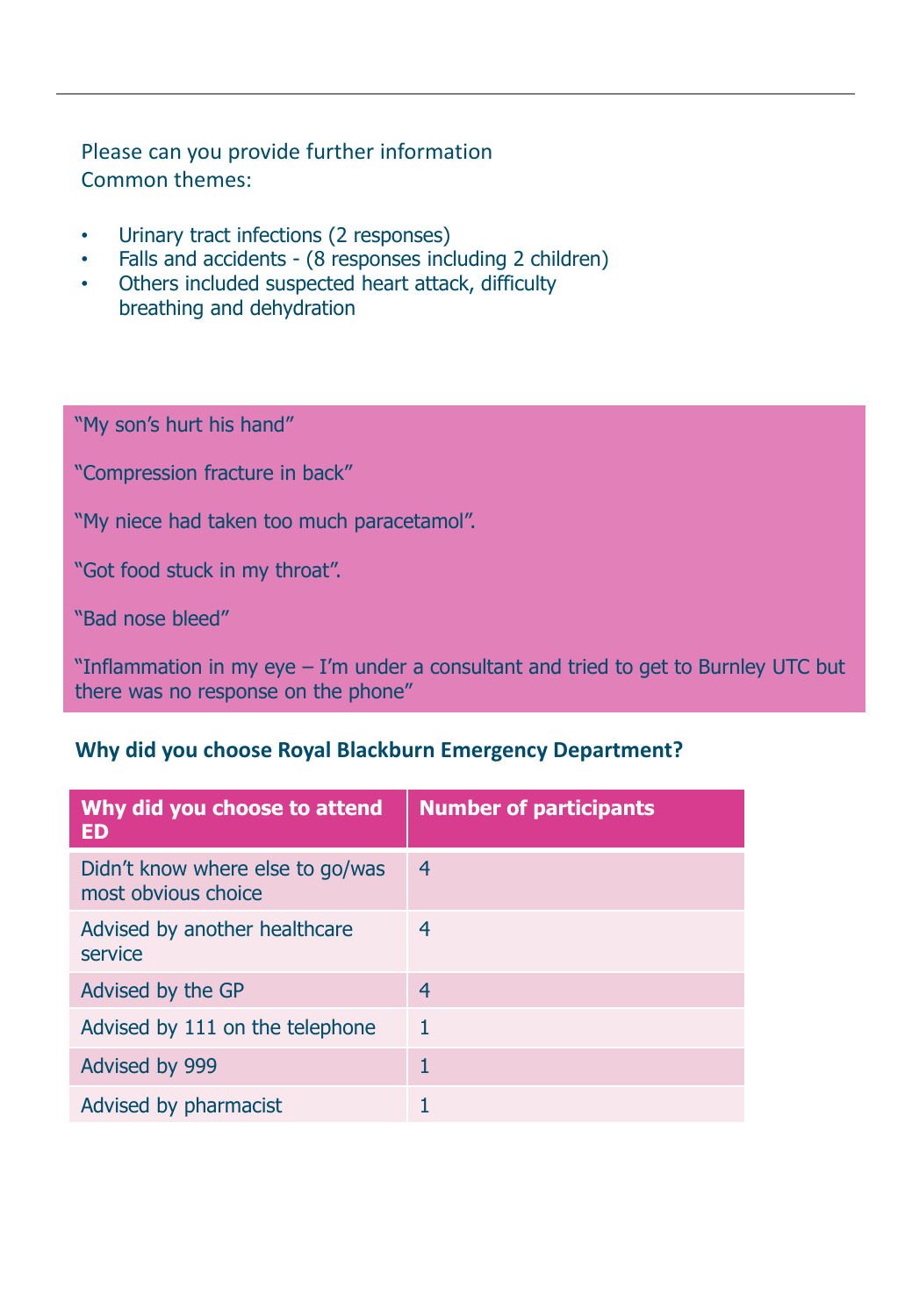#### **Which of the following did you try before you attended the Emergency Department?**

**Tick all those that you tried:**

| 999                 | 1              |
|---------------------|----------------|
| Minor injuries unit | 1              |
| <b>GP</b>           | 5              |
| 111 Telephone       | $\overline{4}$ |
| 111 online          | $\overline{4}$ |
| Pharmacy            | 1              |
| <b>Other</b>        | $\mathbf{1}$   |
| <b>None</b>         | 3              |

#### **If you didn't try any of the above, why not?**

"I was in pain and unable to speak to a GP until later in the day and had always been sent straight to A and E with the same issue"

"It was an evening and preferred face to face. My niece came to visit.".

"I was too ill to bother."

#### **If you did try another service, did you experience any problems accessing other health services before going to the Emergency Department?**

"Could not get through to 111 phone"

"Minor injuries were unable to help said he needed an X-ray"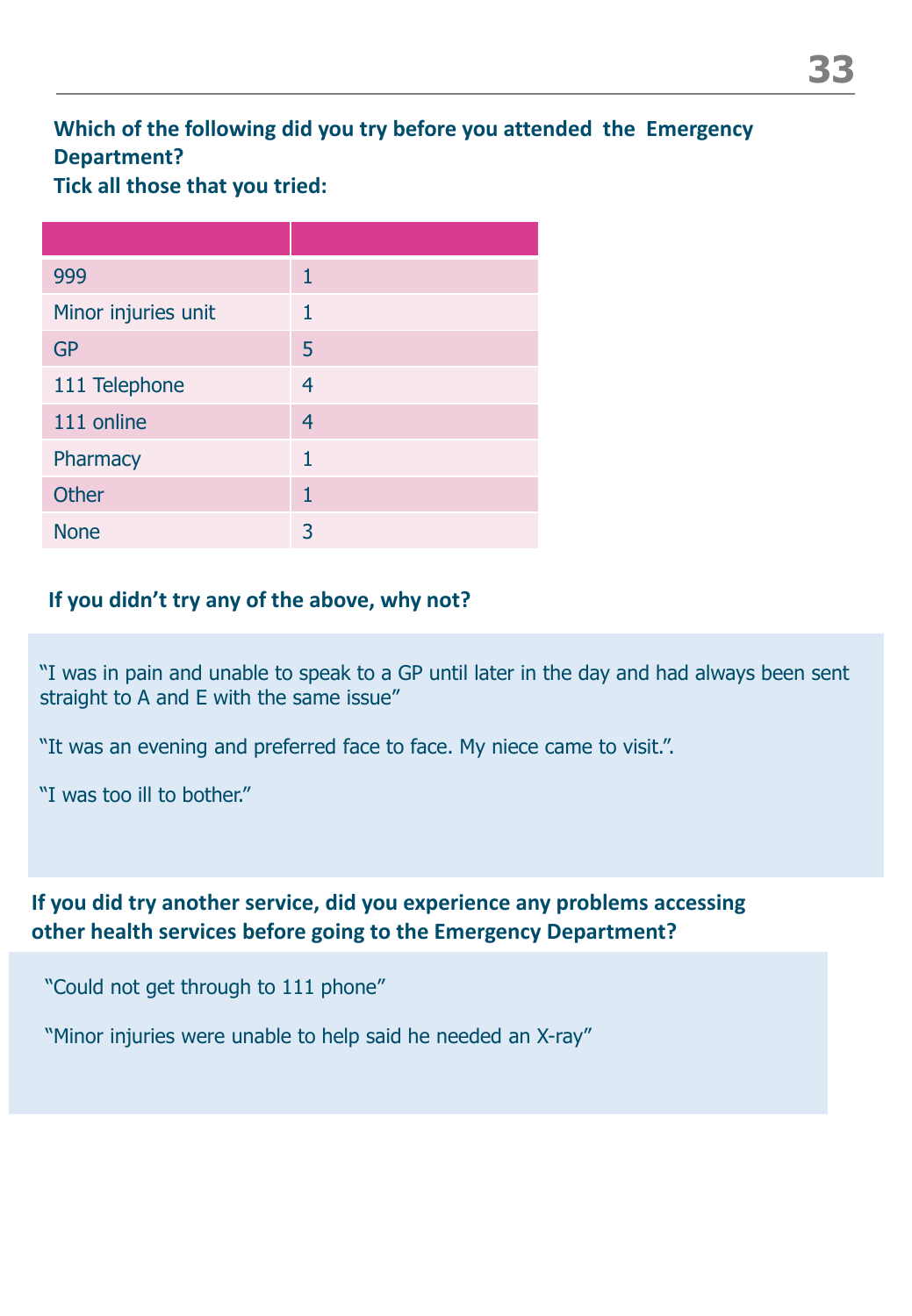

#### **Pennine Lancashire Engagement Summary – online engagement**

#### **Burnley Urgent Treatment Centre – Online responses received up to 20.12.21 – 4 responses received**

#### **Key Themes:-**

#### **When did you last visit Burnley Urgent Treatment Centre?**

This month 3 Between 6-12 months ago and 1

| <b>Transport</b>                   | No. |
|------------------------------------|-----|
| Drove yourself                     |     |
| Was driven by friend/family member |     |

#### What caused you to seek medical attention?



Please can you provide further information Four responses included:

- Fractured wrist
- Children's illness croup and bronchiolitis
- Dental abscess and possible overdose of painkillers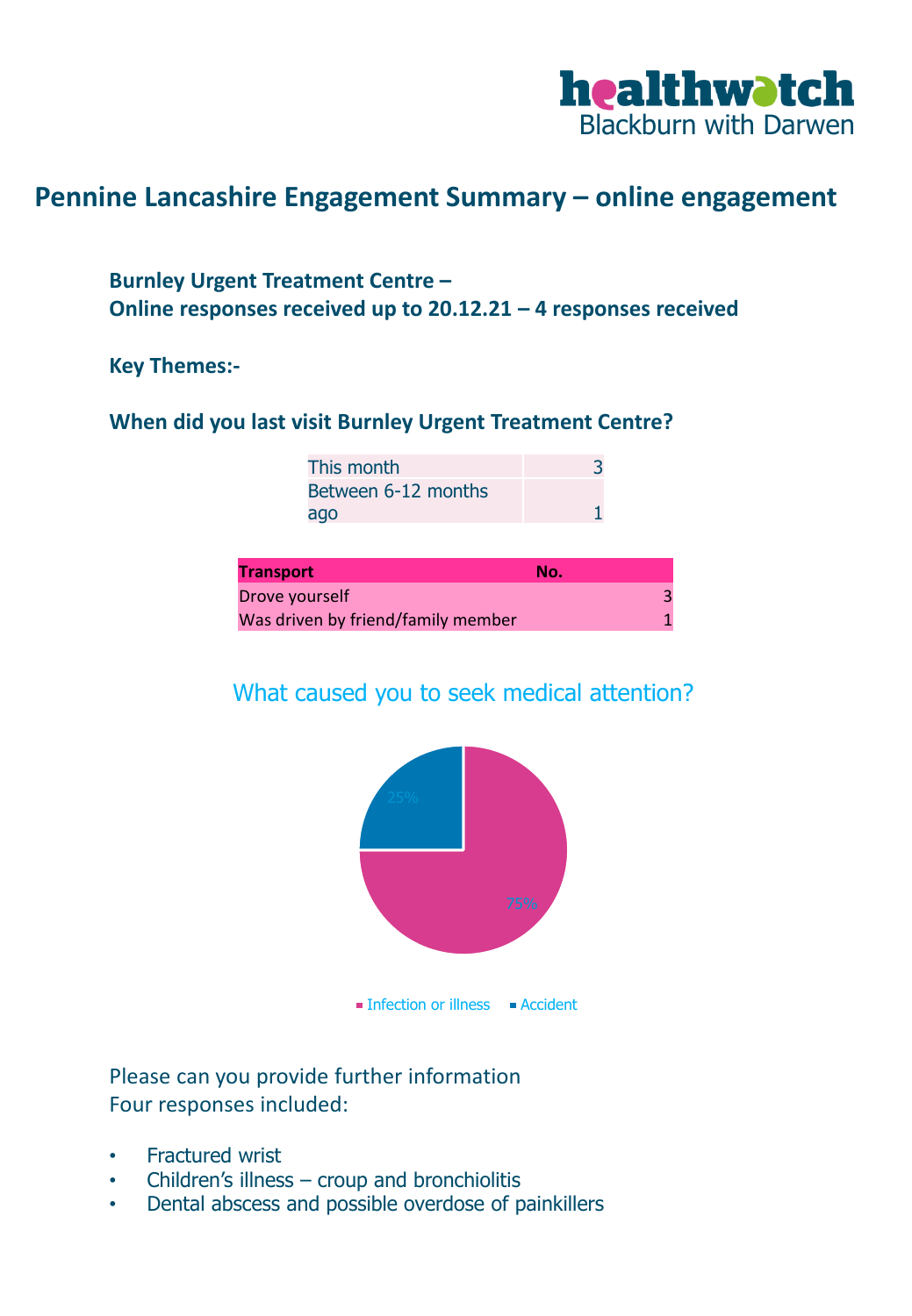#### **Why did you choose Burnley Urgent Treatment Centre?**

| Why did you choose to attend<br>UTC?                    | <b>Number of participants</b> |
|---------------------------------------------------------|-------------------------------|
| Didn't know where else to go/was<br>most obvious choice |                               |
| Advised by 111 on the telephone                         | 3                             |

#### **Which of the following did you try before you attended the Emergency Department?**

**Tick all those that you tried:**

| GP            |   |
|---------------|---|
| 111 Telephone | 3 |
| 111 online    |   |
| <b>None</b>   | ₹ |

#### **If you didn't try any of the above, why not?**

"Knew what treatment was required and that could only be provided by acute setting

"My problem didn't warrant a 999 response"

"I understand 111 online is not for babies"

#### **If you did try another service, did you experience any problems accessing other health services before going to the Emergency Department?**

"GP refused to see baby when I made 2 phone calls during the day"

"I did use 111 service for advice it was 3 am in the morning when my child was ill "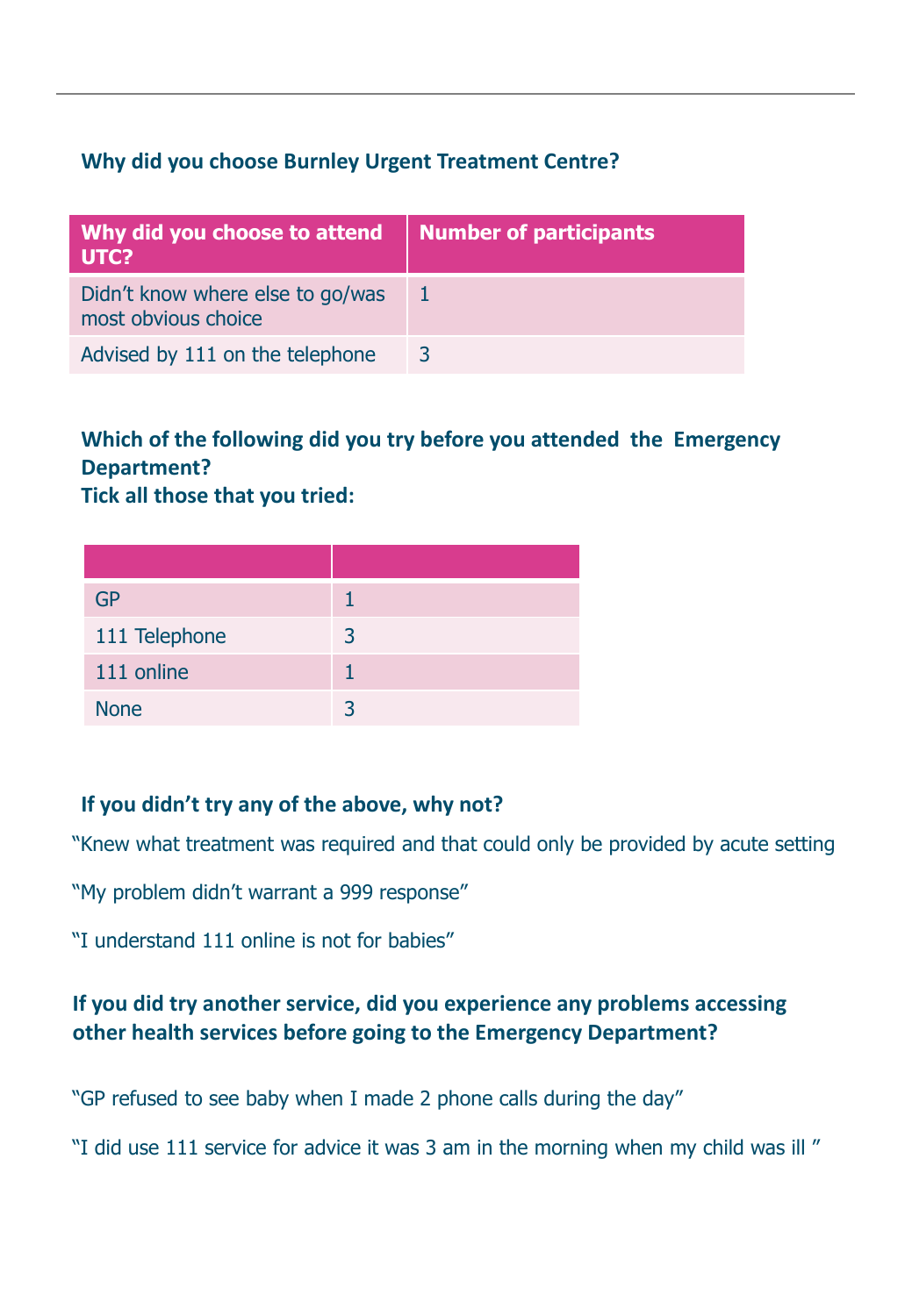## Patient Experiences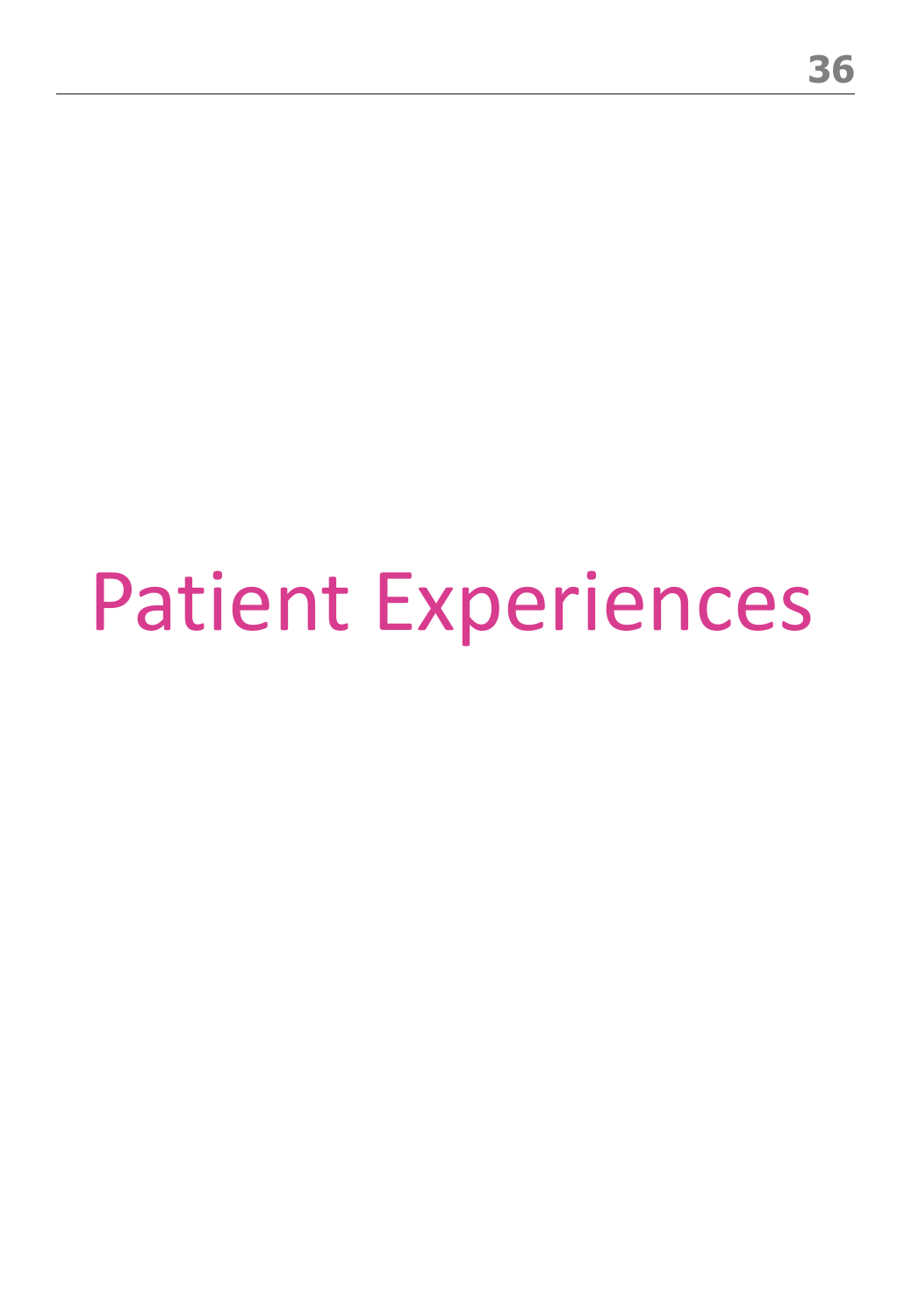#### **Pennine Case Studies**

### **Diane – Blackburn Emergency Department**

I was in a lot of pain with a kidney infection, so I rang the out of hours GP who was able to give me antibiotics but told me that if it worsened to go to A and E. The following day I felt the same and because I don't like to go to A and E unless necessary, I called 111 who got back to me very promptly and told me the same.

By 6am the following morning I was being very sick and arrived at A and E at 7.30am with toxic shock. I was triaged pretty quickly, and the staff were great.

The only concern I had was that I was sat in a corridor then till 6pm and there were 15 of us on the corridor, one of whom was a gentleman with personality disorder whom the staff were struggling to manage. He had been there a long time, but I did feel that security staff were very heavy handed with him. I have to say though that the nurses were fabulous and showed incredible compassion and professionalism. They took it upon themselves to find us all chairs, wheelchairs, and trolleys so that we had something to sit on in the corridors. One of the afternoon nurses noticed that I was still there and went to find out what was going on and when I would be moved to a bed because she realised just how poorly I was.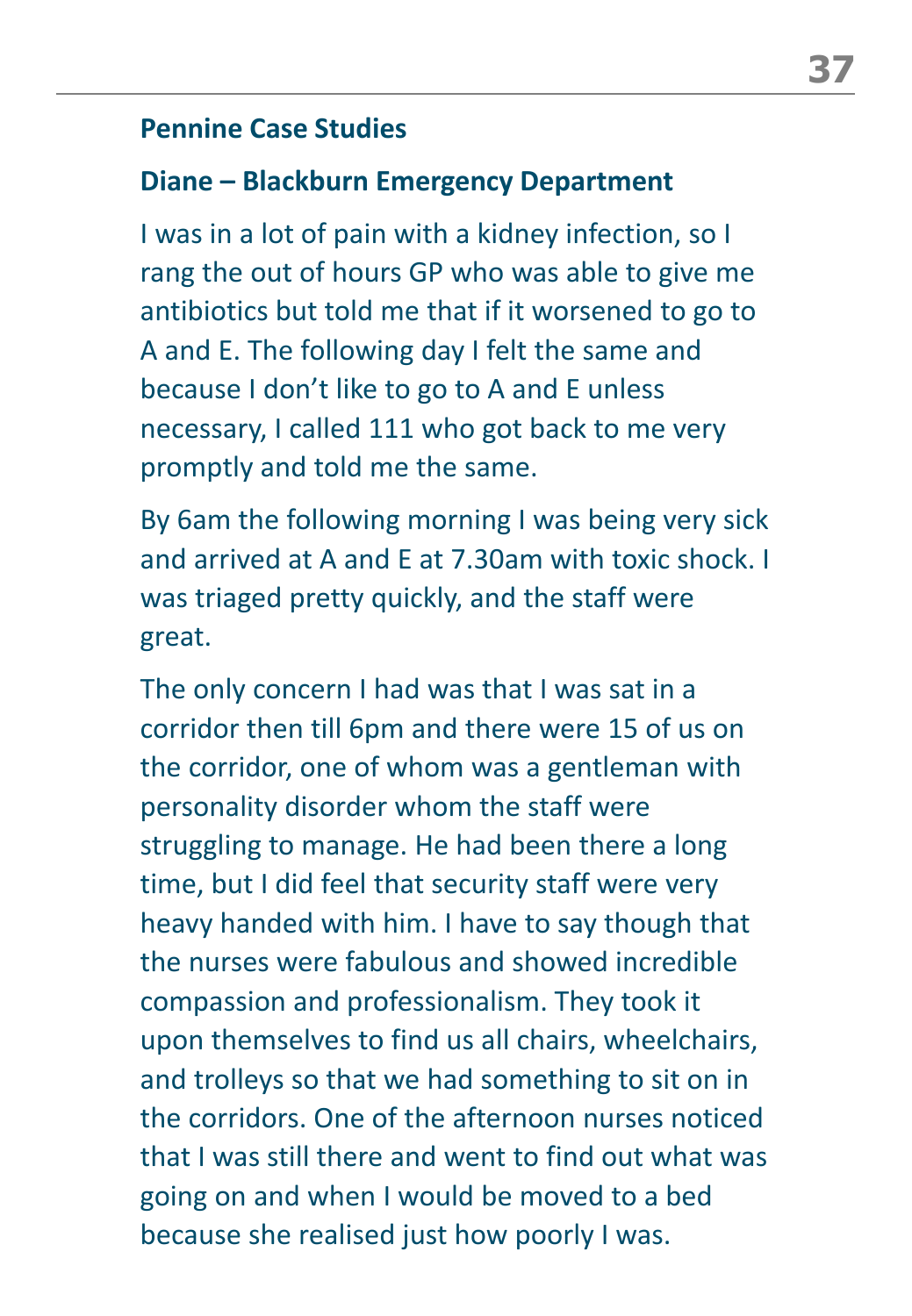### **James – Blackburn Emergency Department**

I went to my GP first about my condition and they referred me to Emergency Department for blood tests and scans. I managed to get to see my GP quite quickly and because they made the referral, I was triaged quickly at Emergency Department too. I think if I had been a walk in on the day, it might have been a different situation though.

The one issue I had though was when I had blood taken by a junior doctor. There was one qualified doctor and about 4-5 junior doctors there at the time and it seemed that there was a lot of pressure on the senior doctor, so the junior doctors kept treating patients and going back to him for advice. The junior doctor who took my bloods made a mistake with the needle, the blood stopped flowing and he put a lot of pressure on either side of it to encourage blood flow. This resulted in me having to take 4 weeks off work because my arm was numb. I understand that he was using his own initiative and carried on so as not to bother the senior doctor, but this situation could have been a lot worse. It felt like these were junior staff who were effectively left unsupervised.

I feel that staff can treat their work like a tick box exercise and not think about the individual holistically and if people don't have much medical knowledge, they won't challenge this.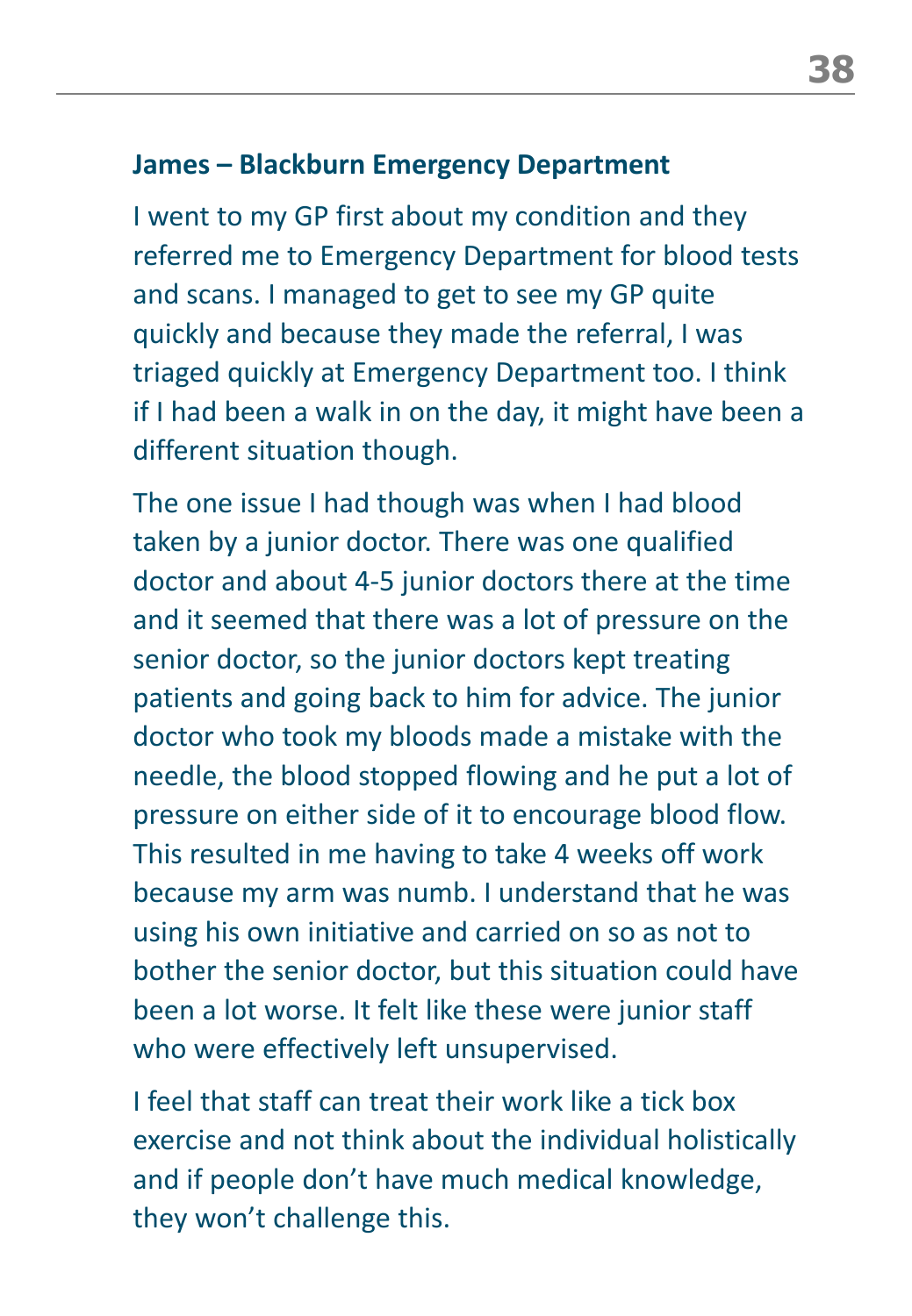#### **Michael – Blackburn Emergency Department**

I had a knee injury at work whilst I was out of the borough so went straight to Blackburn Emergency Department straight after work because I knew it would need an x-ray. I didn't have to wait too long – the reception sent me round to another area they were using to alleviate pressure on A and E and I was seen within a couple of hours. They did the x-ray and there were no problems and the triage nurse said that it would take a couple of weeks to heal and recommended a scan. After a couple of months I was still in pain and my GP said that there had been no referral made by the triage nurse for a scan so 3 months after the initial injury I finally had an initial scan and was referred to a knee specialist at Beardwood Hospital. I'm now on a waiting list for knee surgery which might be 4-6 months and I'm off work still because I have a physical job. I just feel all of this could have been speeded up if the triage nurse hadn't assumed it was ok and had made a prompt referral for a scan.